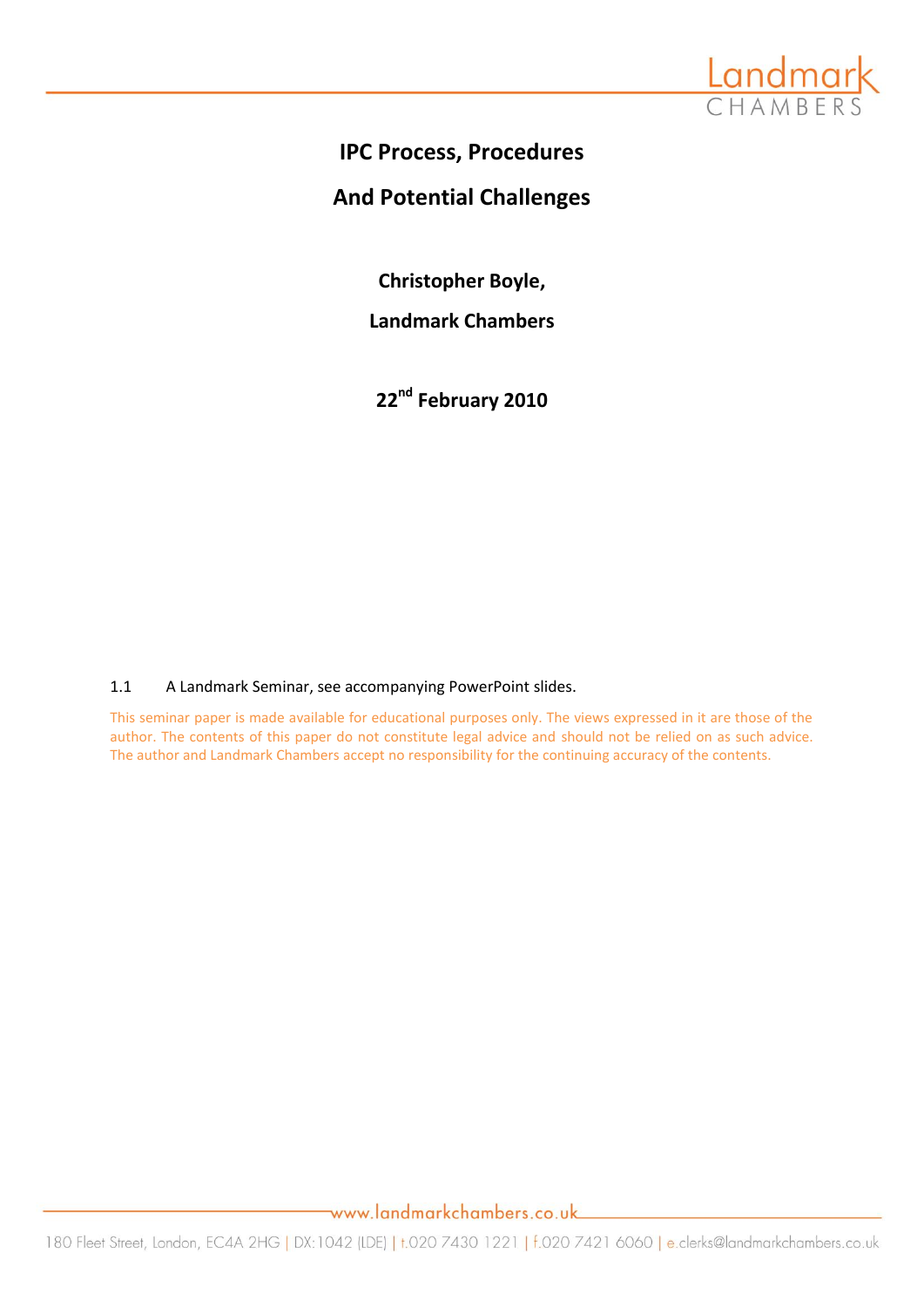

- 2.1 This Paper accompanies the Landmark Seminar 'Working Successfully with the IPC'. It attempts to provide a practical introduction to how the IPC is currently envisaged to operate. It does not seek to argue again the merits or demerits of the IPC itself, or the merits or demerits of the Government's apparently intended method of procedure – these arguments having been extensively rehearsed during the passage of the Bill and since.
- 2.2 It must come with three important 'health warnings':
- 2.3 First, we remain in uncharted territory here. The IPC has 'opened its doors' as of last October for 'initial advice' and will shortly receive applications. It has not, of course, considered any yet. CLG has recently published:

Infrastructure Planning (Examination Procedures) Rules 2010 Infrastructure Planning (Interested Parties) Regulations 2010 Infrastructure Planning (Decisions) Regulations 2010 Infrastructure Planning (Compulsory Acquisition) Regulations 2010 Infrastructure Planning (Fees) Regulations 2010 Infrastructure Planning (Miscellaneous Prescribed Provisions) Regulations 2010 Guidance on Examination Procedures Guidance on Procedures for Compulsory Acquisition

2.4 We are in uncharted territory, also, in that the process of examination envisaged by the Government for IPC matters is not very like anything we have seen before in the 'planning world'. It is not an inquiry process as we have come to understand it. It is not an EIP process as known from Structure Plan/RSSs. Nor yet is it the LDF DPD process as it has developed. It is, perhaps, more akin to the sorts of 'public inquiries' that have been used to examine alleged government failings<sup>1</sup>. It is also a process, as we shall see, where there has been a degree of 'see-sawing' as to intentions.

 $\overline{\phantom{a}}$ 

 $^1$  Most topically the Chilcot inquiry – whose rigor with witnesses has been justly questioned; but there are others examples of processes famously short, effective or fair, such as Bloody Sunday, Hutton and Macpherson – but I am slipping into commentary contrary to paragraph 2.1 above.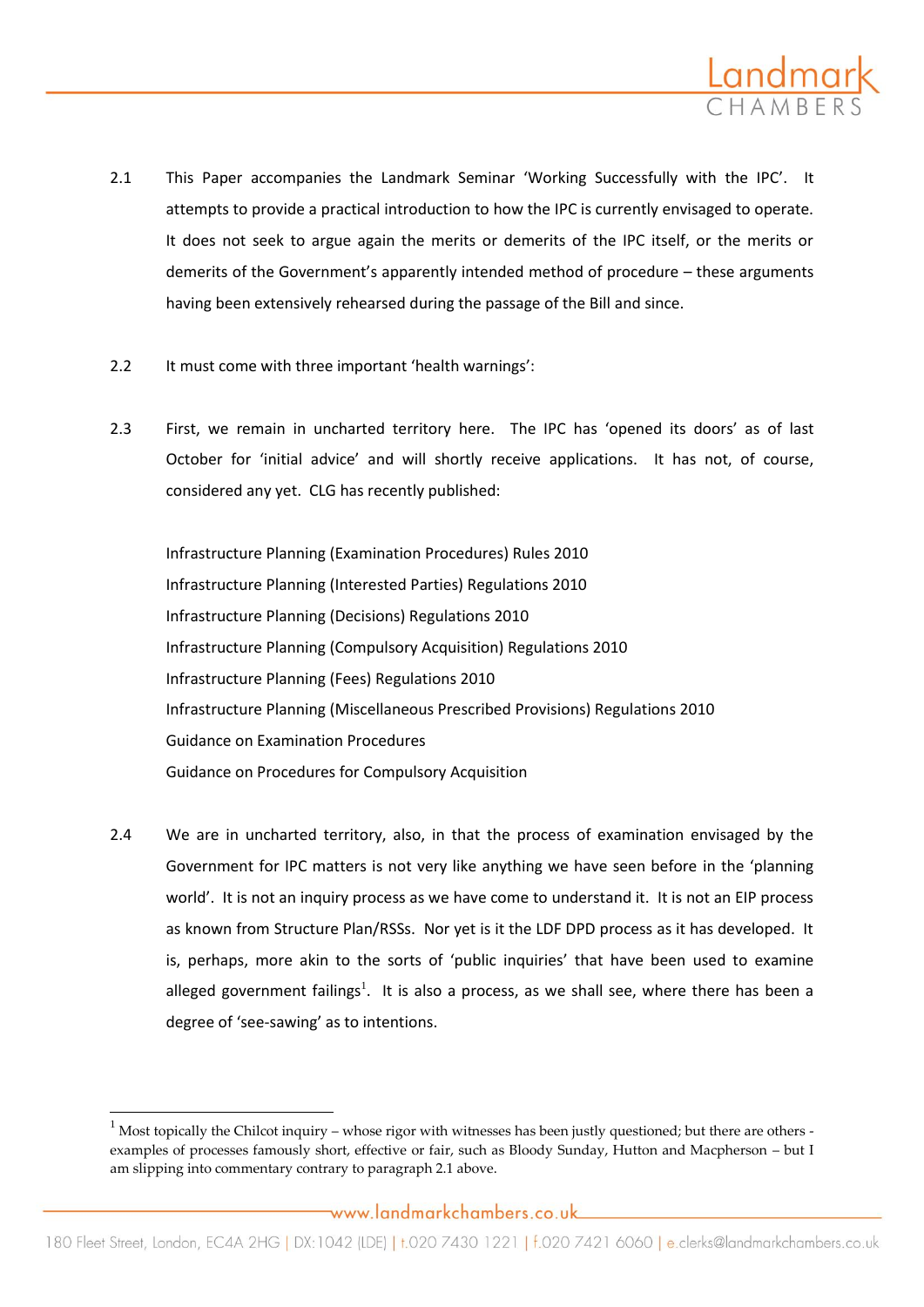

- 2.5 The third health warning is that no one knows what the future will hold for the IPC under a Tory Government. This uncertainty seems to extend to the Tory Party itself, with a number of apparently conflicting statements made as to what such a Government would do.
- 2.6 Three things can be observed, however:
- 2.7 The first is that the idea of National Policy Statements appears to be agreed generally to be a good one. The length of the Terminal 5 and Dibden Bay inquiries was due in large part to the absence of a clear statement of government policy.
- 2.8 Secondly, the principle behind the IPC decision-making (not actually devolved power, but rather the 'devolution of blame') is one which is no doubt attractive to governments whatever their political hew.
- 2.9 Thirdly, the IPC and CLG civil servants are running flat out to have a fully appointed, fully staffed and fully functioning IPC before the next election; by the time of a new government, the IPC will be more difficult and more expensive to remove than to leave alone.
- 3.1 Section 55 of the Act provides for the acceptance of by the IPC an application for development consent and s. 56 for the notification, by the applicant, of various parties that the application has been accepted. This notification is in a prescribed form and, in a sense, it starts the examination ball rolling, as it is from here on in that parties emerge so as to be 'interested parties', a term explained shortly.
- 3.2 The notification under s. 56 is to include a date by which any party must have submitted their 'relevant representation'<sup>2</sup>. The period for submitting such representations being not less than 28 days from receipt of the notification<sup>3</sup>. These matters are also to be publicised as prescribed<sup>4</sup>. Section 58 provides for certification that s. 56 has been complied with. Separate provision is made for the applicant to inform the IPC of who is affected by any powers of

 $\overline{\phantom{a}}$ 

 $2^2$  S. 56(4); as to the form of the representations themselves, see s 102(4), IP(Applications and Procedures) Regs 2009, Regs 7 and 8 and IP(Interested Parties ) Regs, Reg 4;

 $3\text{ s.}56(5)$ 

 $4$  s. 56(7)-(9).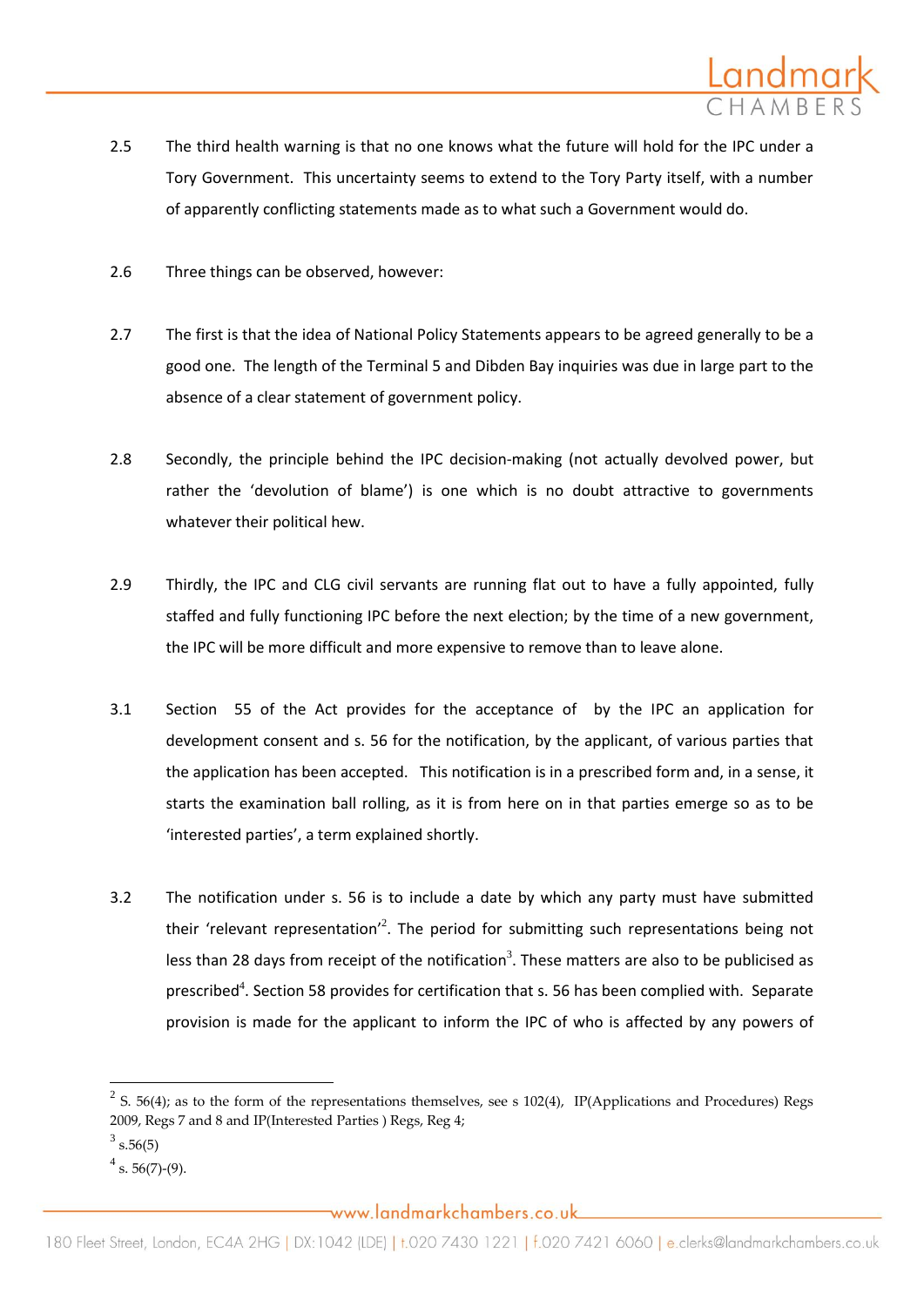

compulsory acquisition sought<sup>5</sup> (who thereby become 'affected persons', a category of interested party<sup>6</sup>).

- 3.3 At section 60, following acceptance of the application by the IPC and certification of the applicant having fulfilled the notice obligations, there is a requirement then for the IPC to invite each 'relevant local authority'<sup>7</sup> to submit, within a stated deadline, a 'Local Impact Report' – ' a report in writing giving details of the likely impact of the proposed development on the authority's area (or any part of that area)'.
- 3.4 The 'LIR' is an interesting notion<sup>8</sup>. The placing of s. 60 in the scheme of the Act would imply that it is to be early in the process – ahead, for example, it would seem of the decision as to whether the matter is for a single commissioner or a panel. The IP (Examination Procedures) Rules, however, cover LIRs within the Timetable in Rule 8, after providing for Written Representations from the parties, comments and counter comments thereon, and Statements of Common Ground. The Guidance $^9$  states that LIRs should normally be within 6 weeks of the preliminary meeting with comments thereon not less than 21 days thereafter. It is, however, completely silent on the content, role or value of LIRs.
- 3.5 This latter point may be deliberate. While provided for in the Act, one thing that may have become apparent to those given the task of implementing the Act is that local authorities cannot be expected to be impartial observers in respect of Nationally Important Infrastructure Projects in their area. Where the impetus is from the private sector, they may be opposed, but very often the infrastructure is 'public' in some way and they will be strongly in favour. They may, indeed, be the applicant.
- 3.6 In these circumstances, the LIR is unlikely to be uncontroversial. It may, indeed, be largely worthless. Where it opposes development, the authority's LIR will be said, by the applicant, to over-egg the pudding; where it opposes it, its LIR will no doubt be accused by objectors of under-egging any impact.

 $\overline{a}$ 

<sup>5</sup> S.59

 $^6$  IP(Interested Party) Regs, Reg. 3

 $^7$  S. 102(5) ie the local authority where the development is proposed, and any local adjacent authority

 $^8$  and unfortunate acronym

 $<sup>9</sup>$  Guidance para. 61</sup>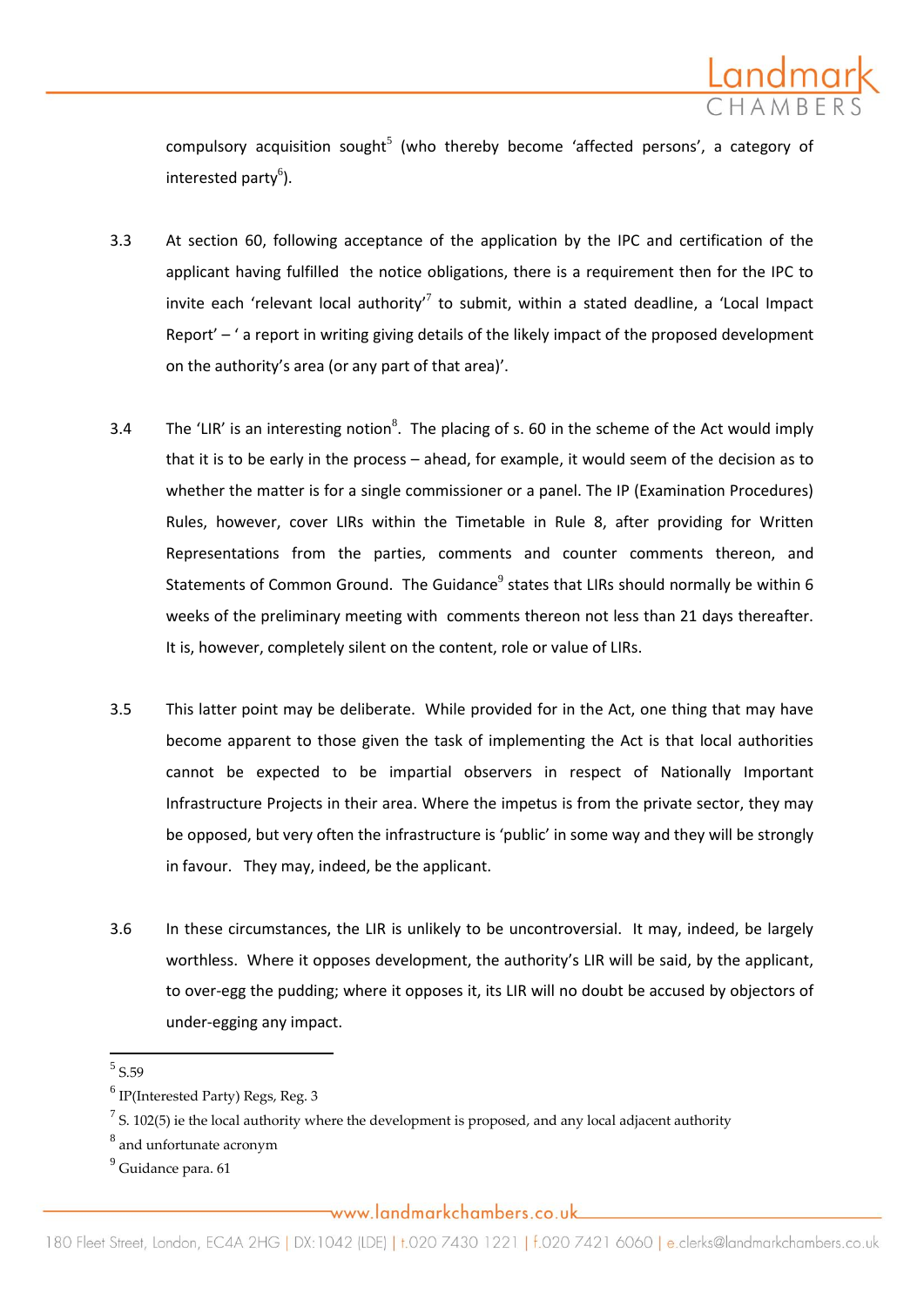

- 3.7 Early in the process, the IPC $^{10}$  will decide whether the application is fit for a single commissioner or needs to go before a panel. Where there is an NPS, the panel has the ability to make the decision<sup>11</sup>. Where there is no NPS, it reports to the Secretary of State<sup>12</sup>. A single commissioner, however, is always a reporter. If there is an NPS, he reports to a the IPC; if not to the Secretary of State<sup>13</sup>. Where he reports to the IPC, the decision is actually taken by the Council of the IPC $^{14}$ .
- 3.8 Once appointed, the panel or commissioner, as the case may, be becomes the 'Examining authority' for the examination<sup>15</sup>. The division between single commissioner and panel cases is explained in the draft Guidance<sup>16</sup>, which must, when published, be taken into account when coming to the decision<sup>17</sup>. The division is determined having regard to:

(A) the complexity of the case and the number of issues raised including anything novel, legal or technical or stretching over more than one NPS;

(B) the level of public interest in the outcome, including the likelihood of needing hearings; and

(C) whether or not the project is one for Aviation or Nuclear Power, in which case it is almost certain that a panel will be required<sup>18</sup>.

3.9 It should be noted, however, that examinations by both single commissioners and panels are to be conducted in accordance with Chapter 4 of the Act, and both may seek the assistance of appointed assessors and advocates<sup>19</sup>. The principle difference lies in the

 $^{11}$  s.74(1)

 $\overline{a}$ 

 $19$  appointed by the Chair of the IPC under ss. 100 and 101

 $^{10}$  ie the Chairman, in consultation with others: s. 61

 $12$  s.74(2)

 $^{13}$  s.83(1)

 $14$  s. 84 – for the Council of the IPC, see Sch. 1

 $^{15}$  s.84(2) and (3)

<sup>16</sup> paragraphs 11-25

 $17$  s.61(3)

 $18$  there is also provision to switch to a panel where it becomes apparent that it should not be handled by a commissioner alone: s. 62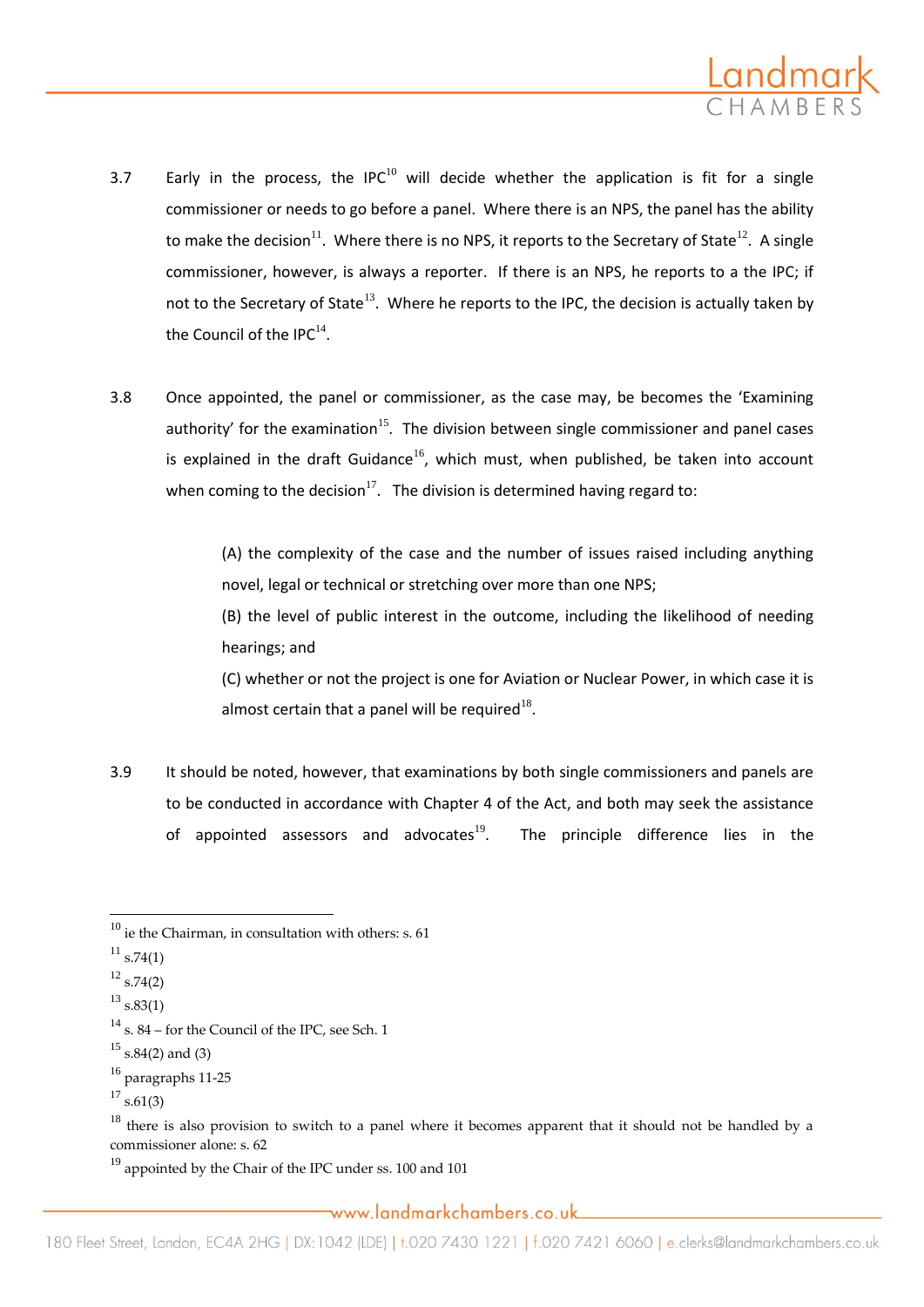

reporting/determining role and the fact that panels can, in theory, conduct concurrent hearings.

- 4.1 The definition of the parties is important as rights or otherwise to engage in the process are dependent on what sort of party one is. Getting oneself correctly defined as a party is, therefore, significant.
- 4.2 For the applicant, it is easy. He is recognised as one of the 'interested parties' within s. 102(1).
- 4.3 There then follows the concept of a 'statutory party'. These are defined in the IP (Interested Parties) Regulations, to include a range of statutory bodies embracing government, local government and executive bodies, as appropriate<sup>20</sup>, together with 'affected persons'. Being a statutory party brings with it entitlements to consultation and notification, as already seen.
- 4.4 'Affected persons' are 'those whose name has been given to the IPC in a notice under section 59 (notice of persons interested in land to which compulsory acquisition request relates)<sup> $21$ </sup>. That in turn is limited to those persons whom the applicant 'after making diligent inquiry, knows ... [are] interested in the land to which the compulsory acquisition request relates or any part of that land $^{\prime 22}$ .
- 4.5 I cannot immediately find any provision to allow someone to become an 'affected party' if (after diligent inquiry) they have been left off the s. 59 list. This might become important as, as we shall see, entitlement to require and appear at a 'compulsory acquisition hearing' is limited to 'affected persons'<sup>23</sup>

 $\overline{\phantom{a}}$ 

 $^{23}$  s.92

 $20$  the Schedule to the IP(Interested Parties) Regs sets out the bodies and the circumstances applicable, including such charmers as The Equality and Human Rights Commission and the 'relevant local resilience forum'; both 'all cases'.

<sup>21</sup> IP(Interested Persons) Regs, Reg 2

 $^{22}$  s. 59(4)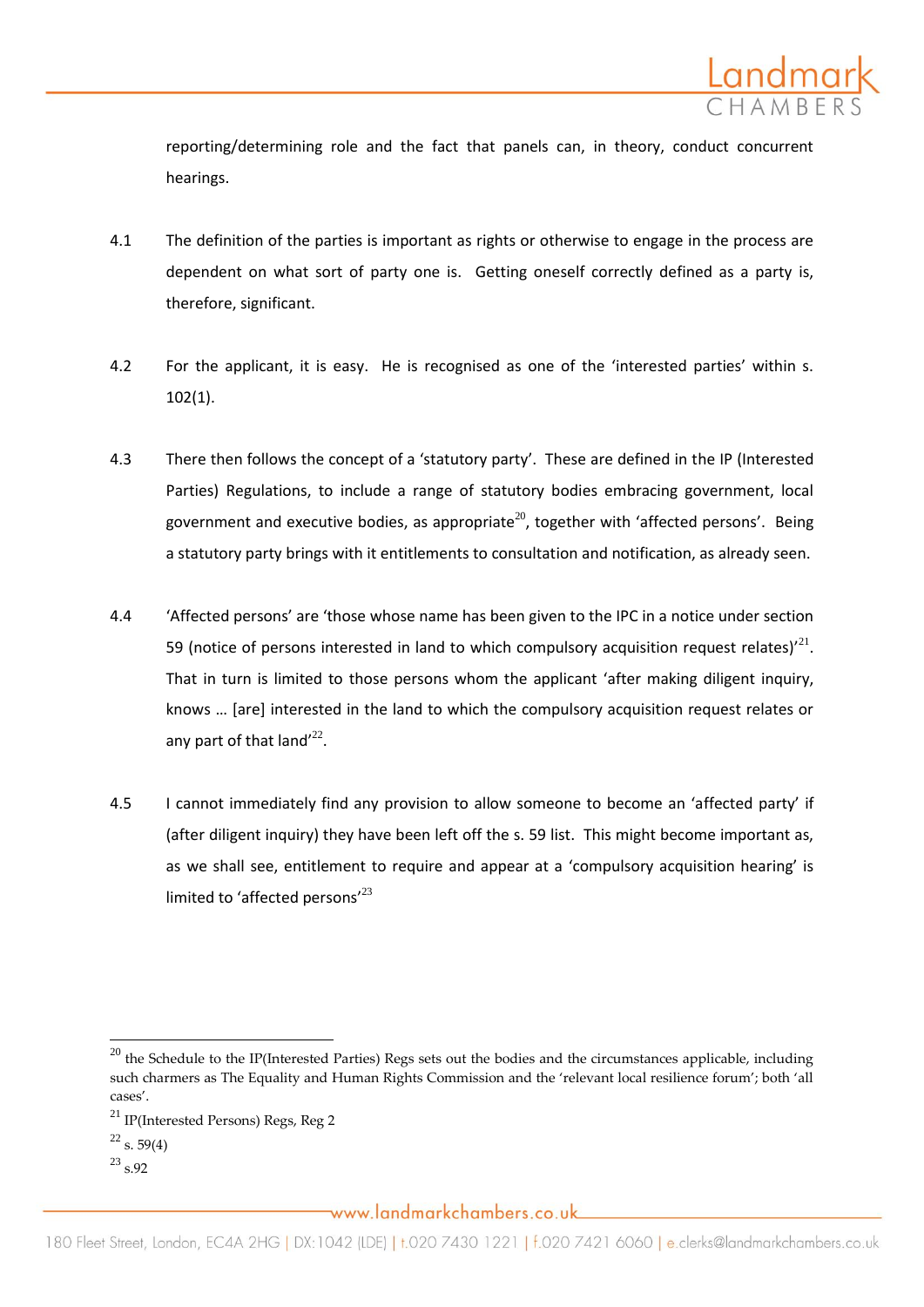

- 4.6 Relevant local authority and, if the land is within Greater London, the GLA are interested parties $^{24}$ .
- 4.7 Then comes the important category of persons who have 'made a relevant representation'<sup>25</sup>. This is the method by which a party not being the applicant, government body, quango, or affected landowner becomes involved.
- 4.8  $\,$  A 'Relevant Representation' is one which<sup>26</sup>:
	- Is about the application<sup>27</sup>;
	- Is made to the Commission in accordance with the IP (Interested Parties) Regulations ;
	- Is *received* by the Commission no later than the deadlines contained in the s. 56 notice or publicity;
	- Contains the material prescribed in the IP (Interested Parties) Regulations;
	- Does not contain material about compensation;
	- Does not contain material about the merits of an NPS;
	- Does not contain material that is 'vexatious or frivolous'.
- 4.9 The last three prohibitions would not, we assume, render an otherwise 'Relevant Representation' not so, but would render those parts of it containing those proscribed matters irrelevant.
- 4.10 The first and third of the prohibitions raise no problems; the central one sits oddly, however, with the IPC's decision-making power at s. 104(4)-(8). These provide exceptions for the general rule [s. 104(3)] that where a relevant NPS is in force, the decision of the IPC must be in accordance with that NPS. They embrace questions of international obligation, legal duties or other unlawfulness or 'the adverse impact of the proposed development would

 $24$  s.102(1); NB 'relevant' here applies to the authority for the area within which the land lies, and the adjacent local authorities: s. 102(6)-(8)

 $^{25}$  s.102(1)

 $26$  see s. 102(4)

 $^{27}$  I need not quote Homer Simpson on the subject.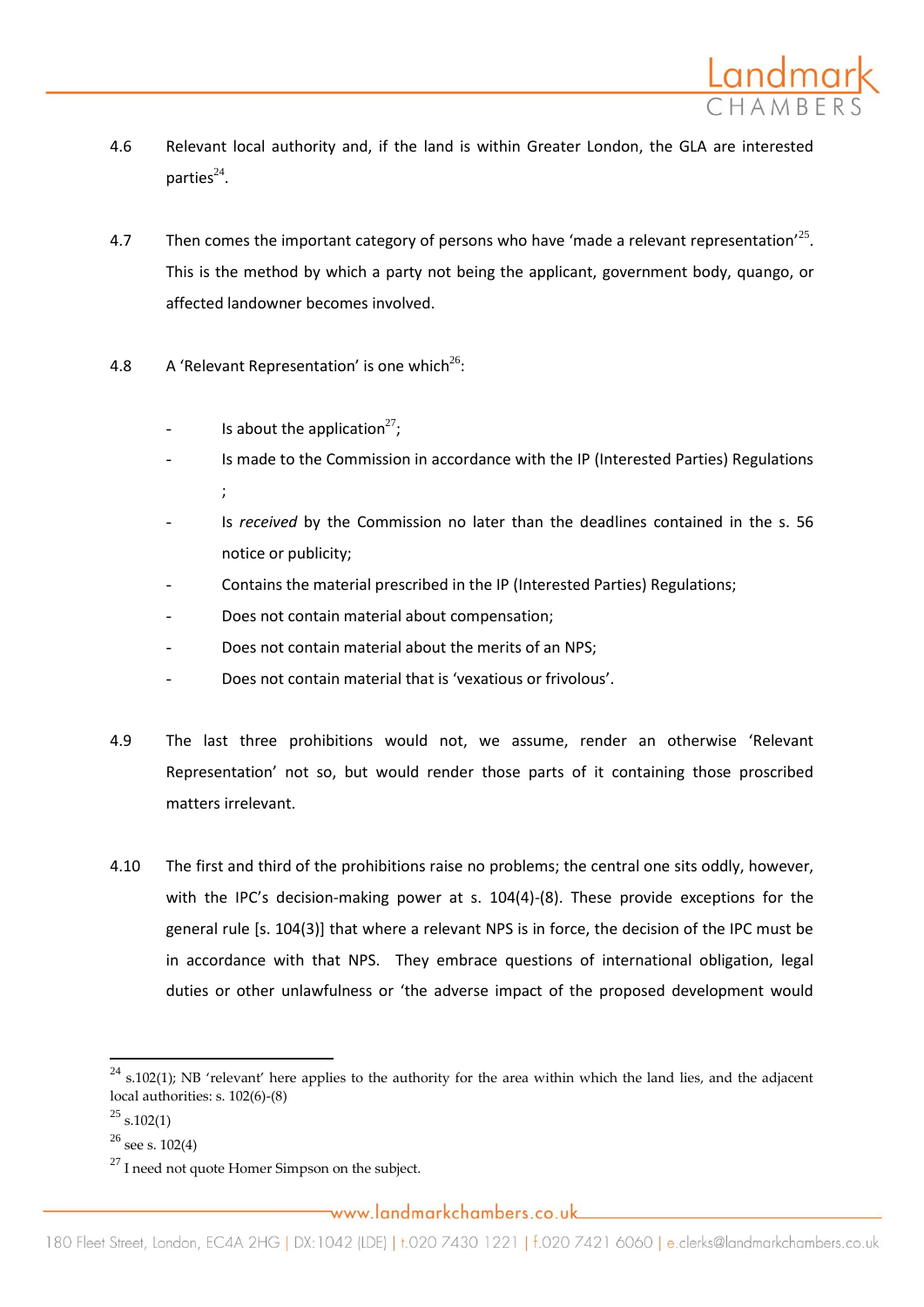

outweigh its benefits'. We are reminded<sup>28</sup> that these exceptions apply even where the NPS identifies a location as suitable or potentially suitable.

- 4.11 Given s. 104, it seems that challenging the merits of an NPS may frequently form part of an objector's case, particularly, but not limited to, the balancing exercise required under s. 104(7). It seems that, given the terms of s. 102(4)(e)(ii), an objector seeking to mount such a case would be well advised to point out and rely on s. 104 when making such observations in his 'Relevant Representations'.
- 4.12 As to the nitty gritty, Relevant Representations are to be on a registration form<sup>29</sup>, and must  $\text{contain}^{30}$ :
	- name, address and telephone number of party, agent and contact:
	- any interest in land affected:
	- 'an outline of the principle submissions which the person proposes to make in respect of the application'; and
	- a statement as to whether or not the person intends to make oral representations at a hearing
- 4.13 The 'Relevant Representation' therefore is not the representations of a party per se. It is more akin to a Statement of Case, telling the IPC what the party's case is. This is made plain in the Guidance<sup>31</sup>, but also in the scheme of the IP (Examination Procedure) Rules, which provide for the exposition and evidencing of the case at a later stage.
- 4.14 It is none-the-less a critical stage. Not only does it put the party on the footing of an 'interested party', with the privileges that brings, but it acts, like a Statement of Case, to define and hence limit the scope of the case to be presented.
- 4.15 The Guidance is not very forthcoming as to the content of the Relevant Representation. Although there is provision for the IPC to issue its own guidance, the IPC Legal Director,

 $\overline{\phantom{a}}$ 

 $^{28}$  S.104(9)

<sup>29</sup> see IP (Applications and Procedure) Regulations 2009

 $30$  IP (Interested Parties) Regulations, Reg 4

 $31$  at paragraphs 31-36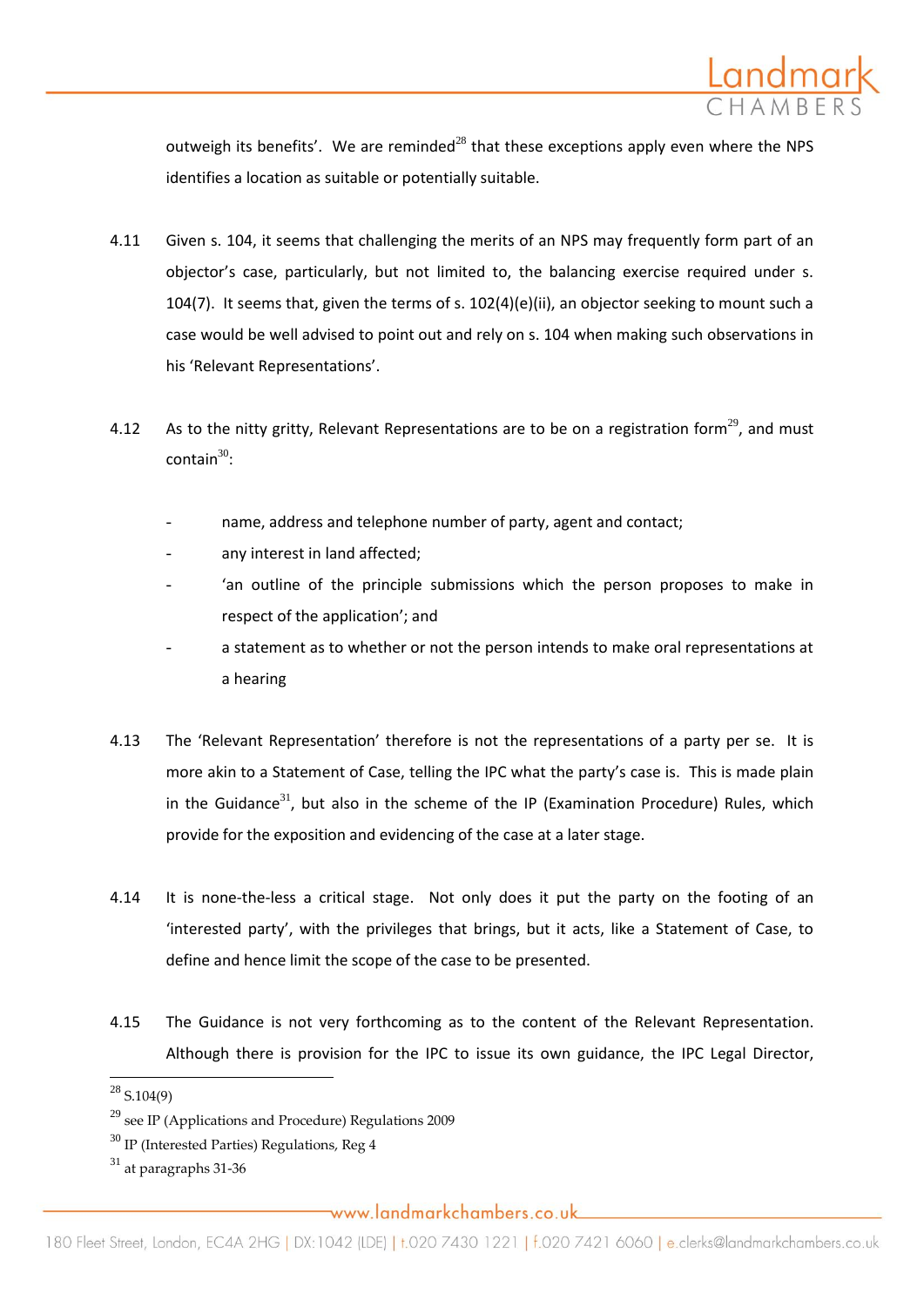

Douglas Evans has suggested<sup>32</sup> that it would resist the temptation to be too prescriptive, recognising that one size does not fit all.

- 4.16 Section 56(4) provides for the fixing of a deadline for those who have been notified under s. 56(1) – not less than 28 days from receipt of the notice. Section 56(8) provides that the publicising of the application prescribed under s. 56(7) should also provide for a deadline for making Relevant Representations.
- 4.17 It is important, understandably, that these deadlines are met. Rule 3(2) of the IP (Examination Procedure) Rules allows late reps to be disregarded. Further, although there is discretion at Rule 15 to permit to appear persons not otherwise entitled to appear at a hearing, it places the control fairly with the examining authority, and the party has lost the 'interested party' status that allows it, for example, to require an open floor hearing under s. 94, and appear as of right.
- 4.18 There is provision for a round of comments on Relevant Representations. The Relevant Representations are, themselves, to be made available by the IPC 'as soon as practicable'<sup>33</sup> and comments on them, by interested parties, are to be with the IPC by the time of the 'Preliminary Meeting' held under Rule 7, or the date specified in the 'Timetable' issued under Rule 8, whichever is the latter. It has to be said that as the Timetable is issued after (and consequent upon) the Preliminary Meeting, the deadline will always be that in the Timetable $34$ .
- 5.1 It is for the examining authority to decide how to examine the application<sup>35</sup>, although this is subject, of course, to the other parts of the Act [eg s. 90 – see below], prescribed Rules and Regulations, and the duty under s. 87(2)(b) to 'have regard to any guidance issued by the Secretary of State'. It must, we assume also be subject to the principles of natural justice, and subject to the overseeing jurisdiction of the Courts [see s. 118].

 $\overline{a}$ 

<sup>32</sup> IPC meeting with PEBA; October 2009

 $33$  Rule 3(5); Rule 21 provides for the manner of 'making available' [rather dangerously, given the mandatory terms of Rule 3(5), Rule 21 provides that they are 'made available' where *all* interested parties have been notified, placing a considerable burden on the IPC as well as opening the door to procedural errors where one or more have not been 'notified' – as to which term see Rule 22]

 $34$  see Rule 8(1)(d)

 $35$  s. 87(1)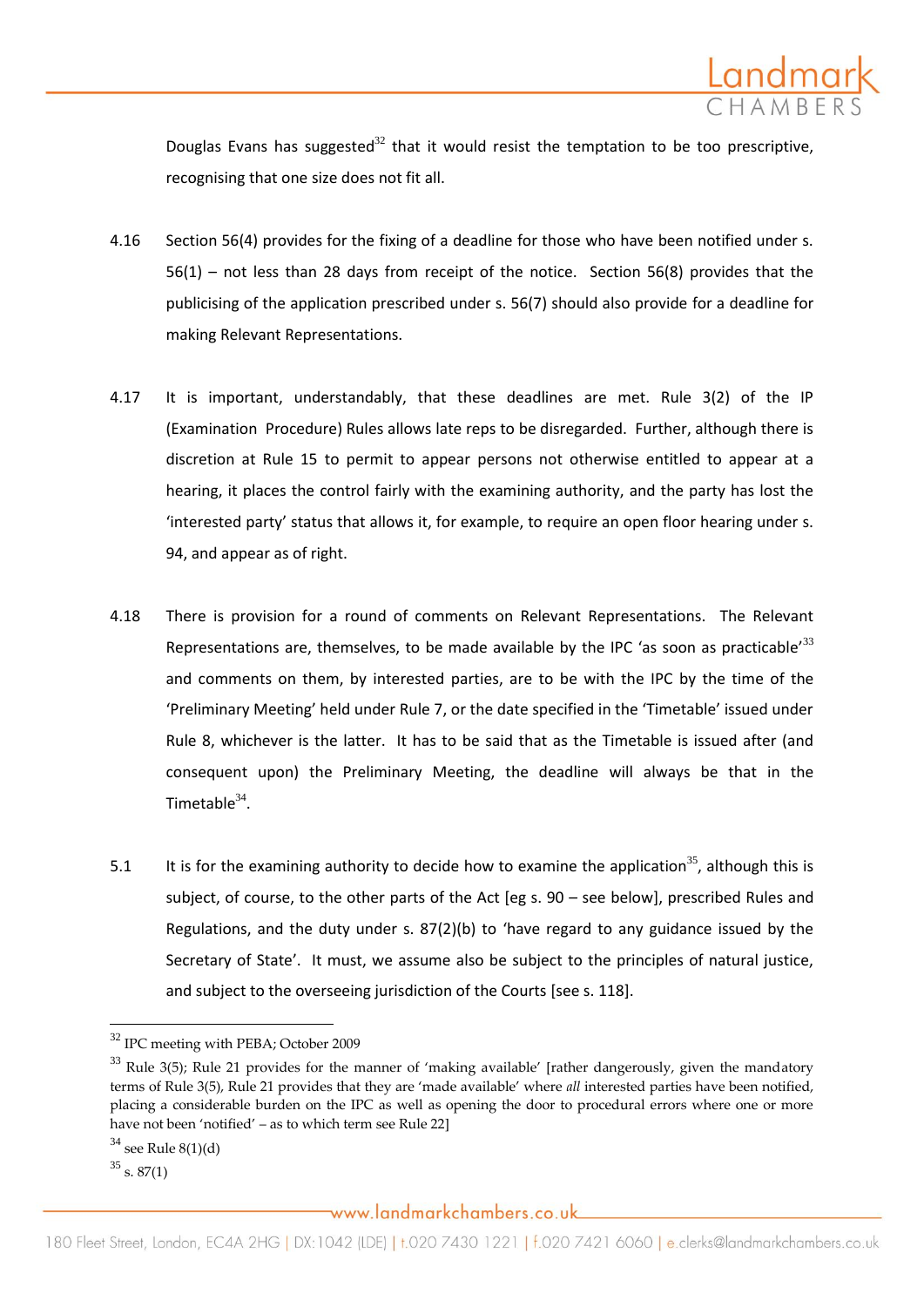

- 5.2 As we have seen above, the IPC is permitted to disregard representations that are frivolous, question NPSs or concern compensation<sup>36</sup>. It is a *discretion* to ignore such matters  $$ importantly so in respect of NPSs.
- 5.3 The IPC must make an 'initial assessment' of the issues<sup>37</sup> within 21 days of the deadline for receipt of the Relevant Representations<sup>38</sup> (although the Guidance does say 'normally'<sup>39</sup> - as with all deadlines set in the Rules, it should be noted that the IPC can extend them under Rule 23!).
- 5.4 At this stage, the IPC will have the application and the Relevant Representations. From these, it will assess the necessary structure and programme, and start to arrange the necessary expert assistance $^{40}$ .
- 5.5 By s. 88, a Preliminary Meeting must then be held, to which the applicant and interested parties are to be invited, with at least 21 days notice accompanied by an agenda for the meeting<sup>41</sup>. The Guidance indicates that this meeting should be within 6 weeks of the deadline for Relevant Representations<sup>42</sup>.
- 5.6 Under s. 88(4), the principal purpose of the Preliminary Meeting is to take soundings on the Rule 8 Timetable which must then be issued (along with a note of the meeting) 'as soon as practicable' thereafter.
- 5.7 This important document sets out the deadlines (able to be amended under Rule 8(3), for:

- questions on written reps from the IPC
- $\overline{\phantom{a}}$  $36$  s.87(3)
- $37$  s. 88(1)
- $38$  Rule 5
- <sup>39</sup> Guidance, para. 48
- <sup>40</sup> Guidance, para. 33

<sup>42</sup> Guidance, para. 49

written representations;

 $41$  Rule 6(1) and (2)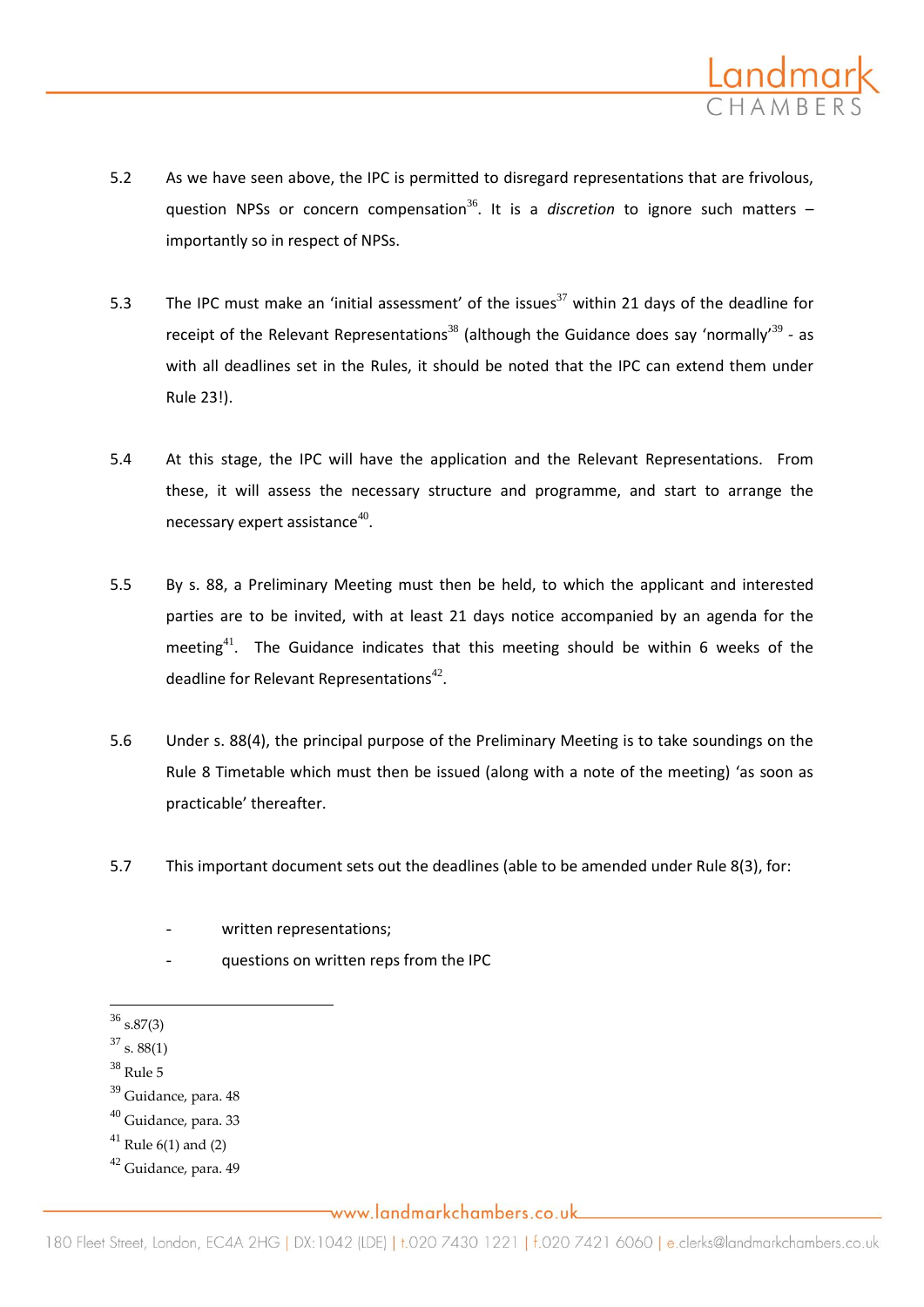

- comments by applicants on relevant and written reps of others
- comments by applicants on responses to questions from others<sup>43</sup>
- comments by interested parties on relevant and written reps
- comments by interested parties on responses to questions from others $44$
- statements of common ground
- interested persons to notify their 'wish' [sic<sup>45</sup>] for an open-floor hearing
- affected persons to notify their 'wish' [sic<sup>46</sup>] for a compulsory acquisition hearing
- summaries of written representations
- the Local Impact Report(s) and comments thereupon
- anything else the IPC considers necessary

It also to sets out the date of any 'issue-specific hearing' under s. 91.

- 5.8 Although these dates can be varied, it is important to note that the **right** under ss.92 and 93 to have a hearing can only be exercised if notification is given within the deadline period (see also Rule 13(2)). Further, by Rule 10(8), a written representation, response to a question, or further information may all be disregarded if received after the deadline appointed.
- 5.9 The Rule 8 Timetable is not, therefore, a timetable for the examination itself. It is not a 'programme' as such. Although the IP(Interested Parties) Regs at Reg 4(2)(f) do require that the Relevant Representations contain a statement as to whether the party intends to make oral representations at a hearing, at the stage the Rule 8 Timetable is drawn up, necessarily, no formal notifications have been received for such hearings.
- 5.10 PEBA did suggest<sup>47</sup> that, once the notices requiring hearings are all in, there should then be a programming meeting (or meetings) held to establish the programme for them. The draft Rules were not amended, but there is the scope for these meetings, perhaps in s. 88(5), s. 89(3), Rule 8(1)(k) and (3). Any such programming meeting should, no doubt, be done after the notification of such hearings under Rule 13.

l

<sup>&</sup>lt;sup>43</sup> Rule 8(1)(c)(ii) is rather ambiguous drafting – it may be intended to mean the deadline for the applicant to respond to the questions from others rather than, as written, to comment on the responses to the questions from others

<sup>&</sup>lt;sup>44</sup> same point applies to Rule  $8(1)(d)(ii)$ 

<sup>45</sup> it is of course their **right** under s.93(2)

<sup>46</sup> it is similarly their **right** under s.92(3)

<sup>47</sup> PEBA Response to Consultation on IPC Examination Procdeures; October 2009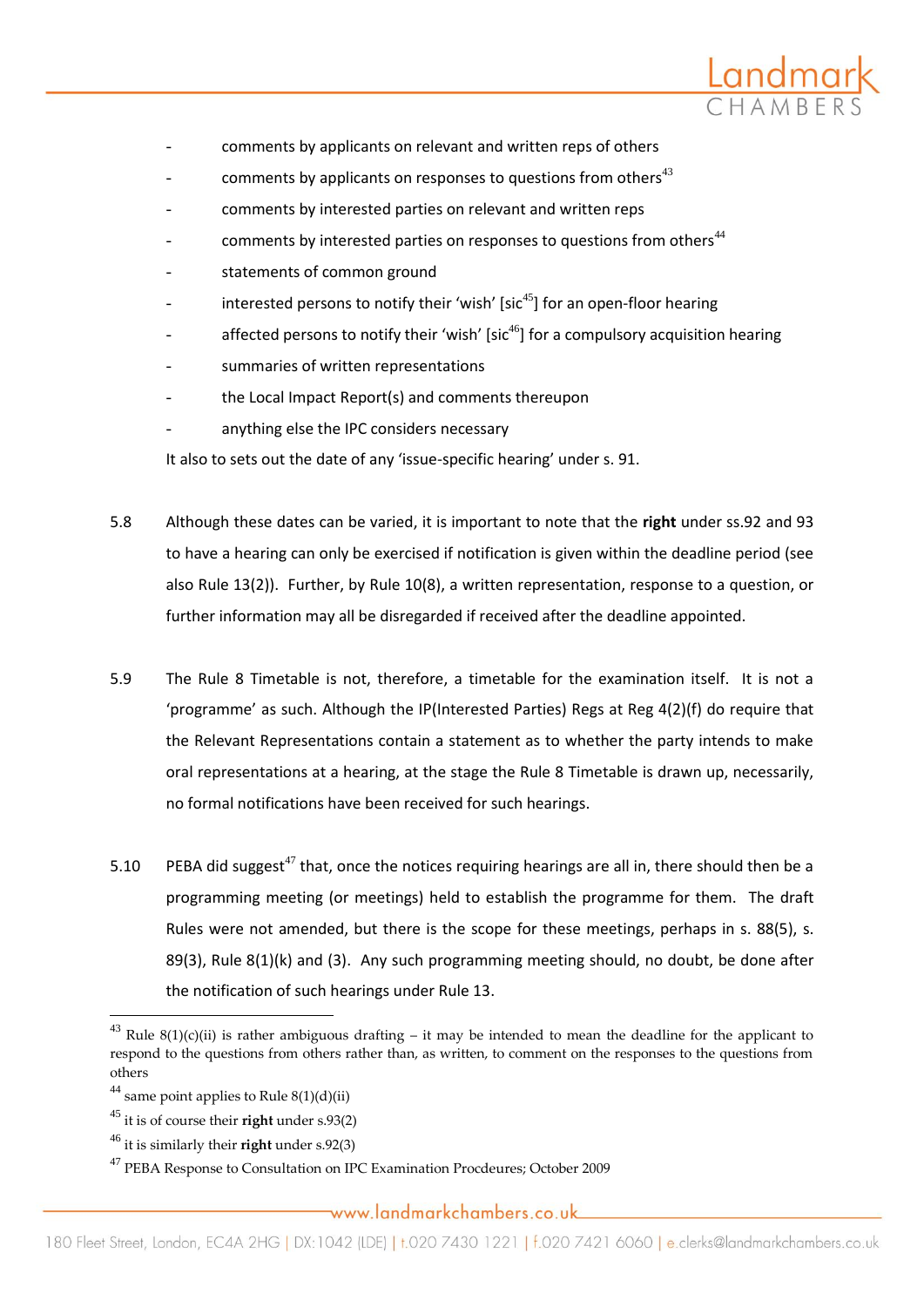

- 5.11 It is also worth noting here that, as currently drafted, Rule 14(6) the ability to refuse to permit cross-examination if the timetable in Rule 8 could not be met – is a bit of a nonsense as the deadlines in the Rule 8 are all for events long antecedent to the hearings themselves. Again PEBA had suggested<sup>48</sup> that Rule 14(6) be applied to the programme established at or following its suggested programming meeting, but, again, our humble suggestion was not taken up<sup>49</sup> and the nonsense is, therefore, carefully preserved.
- 6.1 Section 90(1) boldly states:

*'The Examining authority's examination of the application is to take the form of consideration of written representations about the application.'* 

The force of that headline statement is lessened to a mild degree, however, by s. 90(2)(a), which provides:

*'Subsection (1) has effect subject to (a) any requirement under section 91, 92 or 93 to cause a hearing to be held'*

Section 91 is **where the IPC considers** an 'issue specific hearing' necessary;

Section 92 provides for the **right of an 'affected party'** to require a 'compulsory acquisition hearing';

Section 93 provides for the **right of an 'interested party'** [NB this includes the applicant] to require an 'open-floor hearing'.

6.2 These significant exceptions are accompanied by the slightly odd sounding s. 90(2)(b), which provides:

*'Subsection (1) has effect subject to (b) any decision by the Examining authority that any part of the examination is to take the form of neither* 

*(i) consideration of written representations, nor*

 $\overline{a}$ 

 $48$  ibid

 $49$  beware – Boyle begins on a theme here.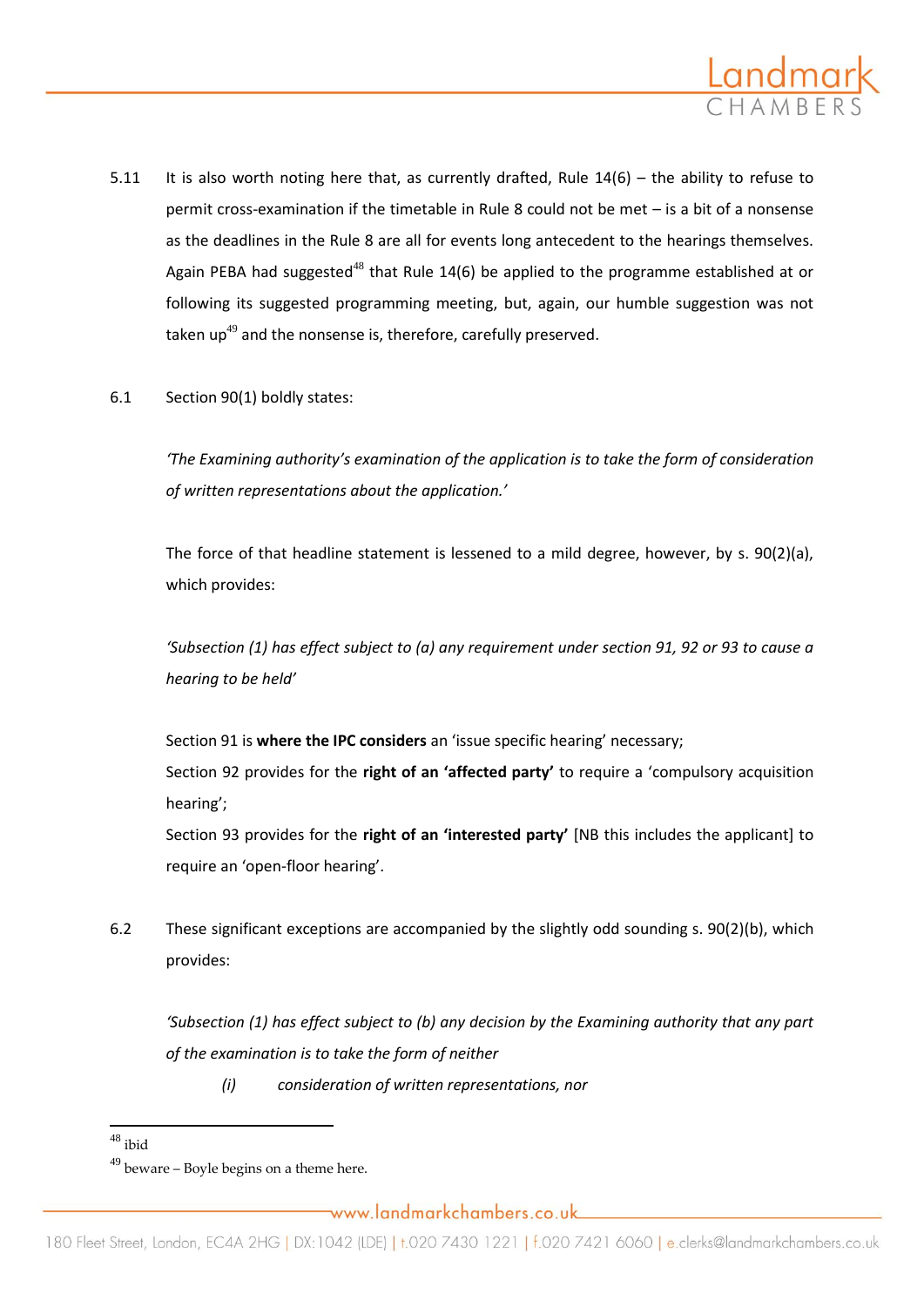

- *(ii) consideration of oral representations made at a hearing.'*
- 6.3 The Guidance remains completely silent as to this Delphic provision<sup>50</sup>. What is clear, however, is that, quite contrary to the spin-able headline of s. 90(1) that the IPC will conduct its examination on paper, a great deal of its work will actually (and wisely) be conducted at hearings, as the *right* to require them is given to every party.
- 7.1 The starting point, as always, will be the written material.
- 7.2 What is a 'representation' is defined in s. 102(2) to include evidence and the giving of evidence.
- 7.3 A representation is not, therefore, or is not limited to a submission. The important distinction between a submission and evidence is something which will need to be borne well in mind by the IPC and the parties. The interesting ramifications of the recent *Ely v. SSCLG* [2009] EWHC 660 need to be borne in mind when considering the limited duties in respect of written representations.
- 7.4 A representation may well, however, be a submission, and although no guidance is given, it is likely that for most parties the pattern that will develop will be:
	- the 'case' for a party, being the first or 'cover' document and amounting to a submission, encapsulating and analysing the issues, settled<sup>51</sup> by a lawyer, and followed by
	- a series of evidential 'reports', written by experts in the relevant topic<sup>52</sup> and accompanied by appropriate technical appendices [which the cynic might think jolly like proofs of evidence – as to which see below].

Without a clear distinction between submission and evidence, the IPC (and other parties) do not know how, or on what to rely.

 $\overline{\phantom{a}}$ 

<sup>50</sup> A séance perhaps. Or trial by combat? heads or tails? yard of ale? Who knows, it may even open the way to some form of mediation.

 $51$  naturally

 $52$  settled, naturally, by a lawyer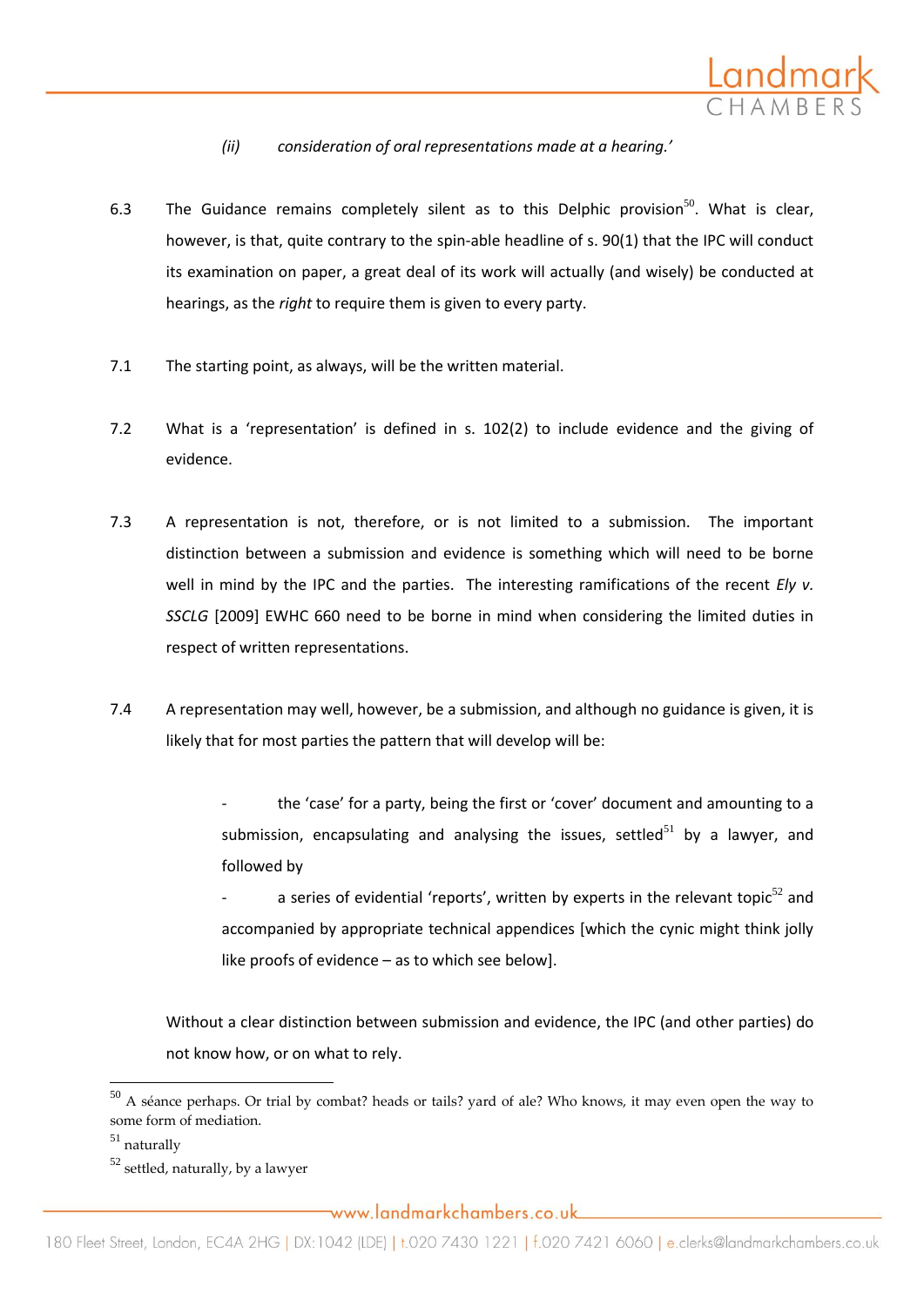

- 7.5 If nothing else, it is plain from Rules 10(4) and 14(3) that 'Written Representations' are intended to be part submission and part evidence.
- 7.6 By Rule 10(4), they must contain a statement as to which of the application or 'specified matters' the party agrees with, which they do not agree with and the reasons. This is quite an exercise<sup>53</sup>, but it is not an evidential one – it is no doubt to assist the process of identifying the matters in dispute.
- 7.7 By Rule 14(3), at a hearing, any oral representations 'should be based on' either the Relevant Representations or the Written Representations. Oral representations are subject to the same definition (ie embracing both submissions and evidence  $-$  see Rule 2(1)) and so, when submissions are being made orally, these must be based on the written submissions made; where evidence is being given orally, this must be based on the written evidence submitted. The Guidance is explicit that written representations should include 'the data, methodology, and assumptions used to support the submissions' $54$ .
- 7.8 Just to underscore the similarity with proofs of evidence, these evidential written submissions, when relied on in hearings, must be accompanied by a summary if greater than  $1,500$  words<sup>55</sup>.
- 7.9 This all amounts to a very British revolution. The basic need to provide evidence to the points being made in the submissions, and the basic need to be able to test that evidence – including, therefore, the need clearly to identify it, brings about the requirement that proofs of evidence be produced (with summaries) and be spoken to. It is simply that, for the IPC we are to call them 'written representations', not 'proofs'.
- 7.10 Interestingly, Rule 14(4) provides that a person making oral representations may depart from their written representations in order to cover matters 'which they consider relevant to the

 $\overline{\phantom{a}}$ 

 $53$  'the application' is, presumably, all and any part of it; 'specified matters' are those provided pursuant to s.  $113(3)(a)$  where the Secretary of State has intervened in the application [ie a 'call in'] and specifies matters for the examination to consider

<sup>54</sup> Guidance, para. 84

<sup>55</sup> Rule 14(3)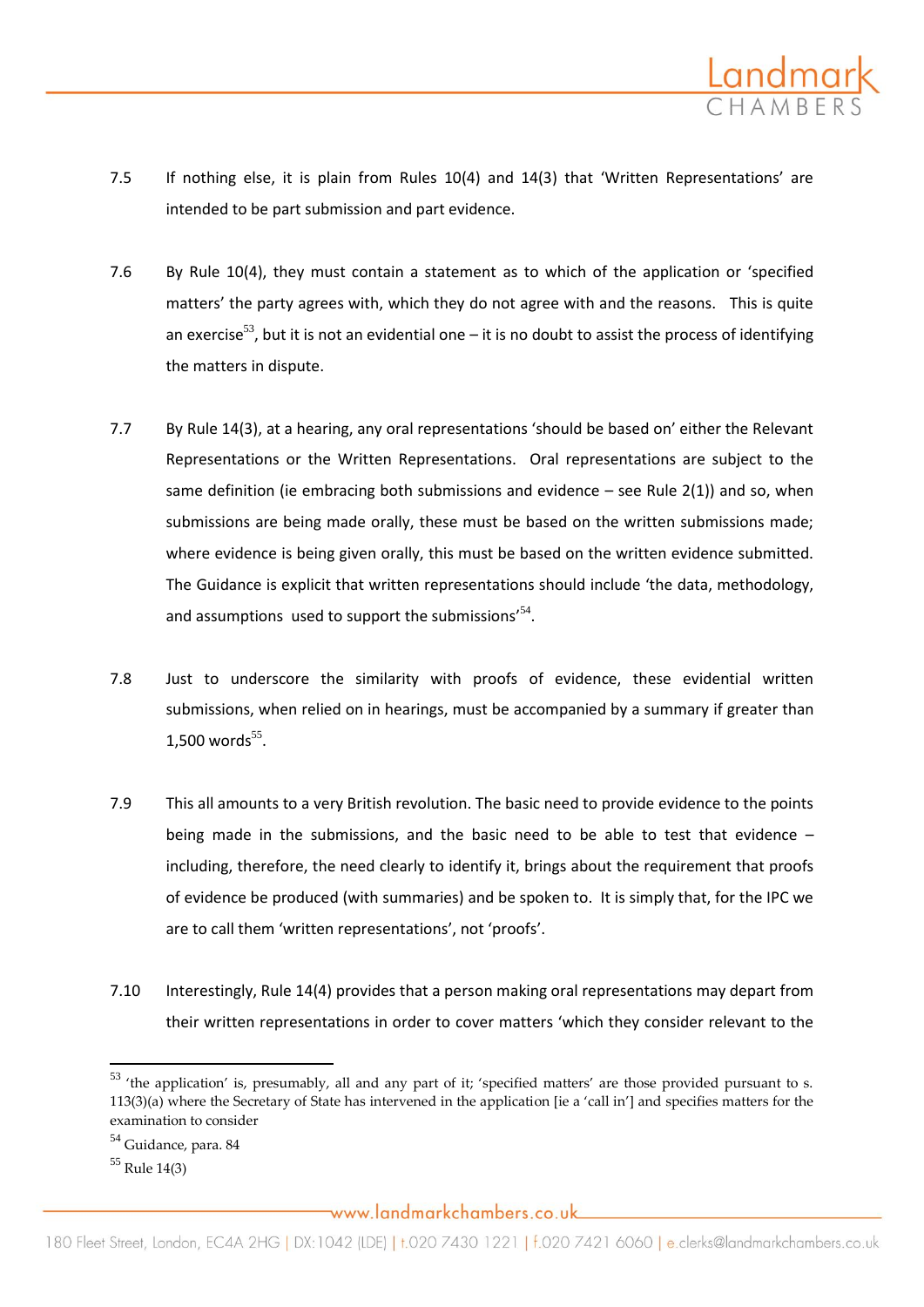

examination'. While no doubt this is valuable flexibility so as not to exclude relevant considerations, it is surely, not a practice to be encouraged. I note it is 'subject to the Examining authority's powers of control over the conduct of the hearing'. No doubt, costs sanctions would apply<sup>56</sup>.

- 7.11 The greatest care, should therefore, be taken in the framing of the initial written representations. In short<sup>57</sup>, it should amount to the preparation, as if at inquiry, of all the written proofs and appendices, bound, tabbed and arranged in the customary way, and topped off with a submission document, relying on (and referencing) the evidential material accompanying it.
- 7.12 The evidential documents should be in a form that would be suitable to be spoken to by live witnesses at any subsequent hearing. I would also strongly suggest an 'executive summary' at the front of each 'report' to ease the IPC into it. A 'digest' may also be considered helpful – provided it was fully referenced to the full text and appendices.
- 7.13 As indicated already, there is a requirement under Rule 10(4) that the written representations set out which parts of the application the party agrees with, disagrees with and reasons therefore. This is a formidable task. It might, in appropriate circumstances be best done in the form of a schedule, again referencing the parts of the application and the relevant parts of the evidence being produced by the party. This 'Rule 10(4) Report' will often be a sizeable and tedious document, but it is a statutory requirement and failure to compile it properly could lead to arguments further down the line about what points may properly be taken - and what points may not - at the hearings or otherwise<sup>58</sup>.
- 7.14 Also new is the provision for the round of written questions and answers on the written representations. The Guidance indicates that *'in most cases there will be at least two rounds of written representations.'<sup>59</sup>*

 $\overline{\phantom{a}}$ 

 $^{56}$  see Guidance at paragraph  $84$ 

<sup>57</sup> and don't tell Ministers

 $58$  though NB Rule 14(4) as mentioned

<sup>59</sup> Guidance at paragprah 79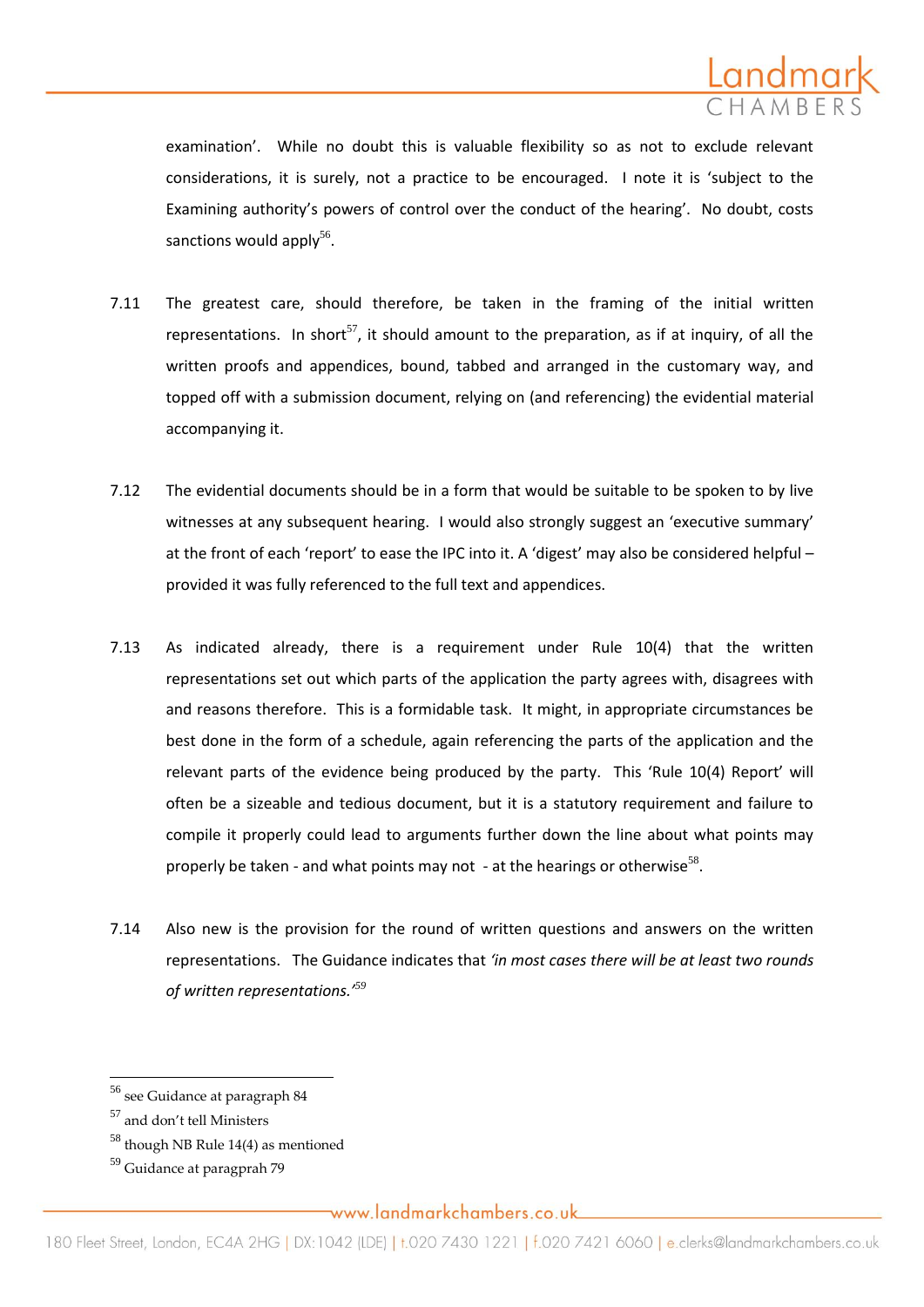

- 7.15 The importance of this innovation cannot be overstated. These are thre opening heavy guns that pound the opposition positions before any fooy soldiers are sent in. Properly deployed, they are a critical weapon in the arsenal of any party. Poorly deployed, this statutory requirement to respond to 'further and better particulars/interrogatories' could fatally damage a party's case.
- 7.16 Depending on the timetable imposed under Rule 8, the weeks following receipt of the party's representations could be feverish indeed. This is particularly so for the applicant, who will have to analyse the representations from all other parties, frame its own interrogatories, respond to the IPC and provide further information, and also respond to the interrogatories directed to it (as well as comment on any responses received).
- 7.17 It would be best to assume, for the purposes of a large and controversial application that the entire team will be entirely occupied for the entirety of this part of the process. The team may not be at 'inquiry', but it should be considered, effectively, to be fully engaged nonethe-less.
- 7.18 Again, the importance of this round of written questioning an answering cannot be over emphasised. If s. 90(1) is to mean anything at all, it is in these exchanges (including with the IPC itself) that the focus of the examining process is to be found. Similarly, given the quite explicit desire of Government to limit the opportunities for effective cross-examination<sup>60</sup>, a very significant part of any opportunity for unpicking the case of other parties will be found in these written stages rather than (solely) relying, as traditional, on the advocate's questions.
- 7.19 As I say, properly handled, the round of written questions and answers can be made to suit a party's case very well. Whatever was the intention of the framer of the procedural scheme, however, no one should be under any illusion that the written rounds can be conducted without the expenditure of very considerable funds and time.

 $^{60}$  wherefrom stems this seemly inveterate hatred of the Bar among our politcal masters? Is it simply that there are so many failed barristers in politics? Or is it independence that politicians don't like?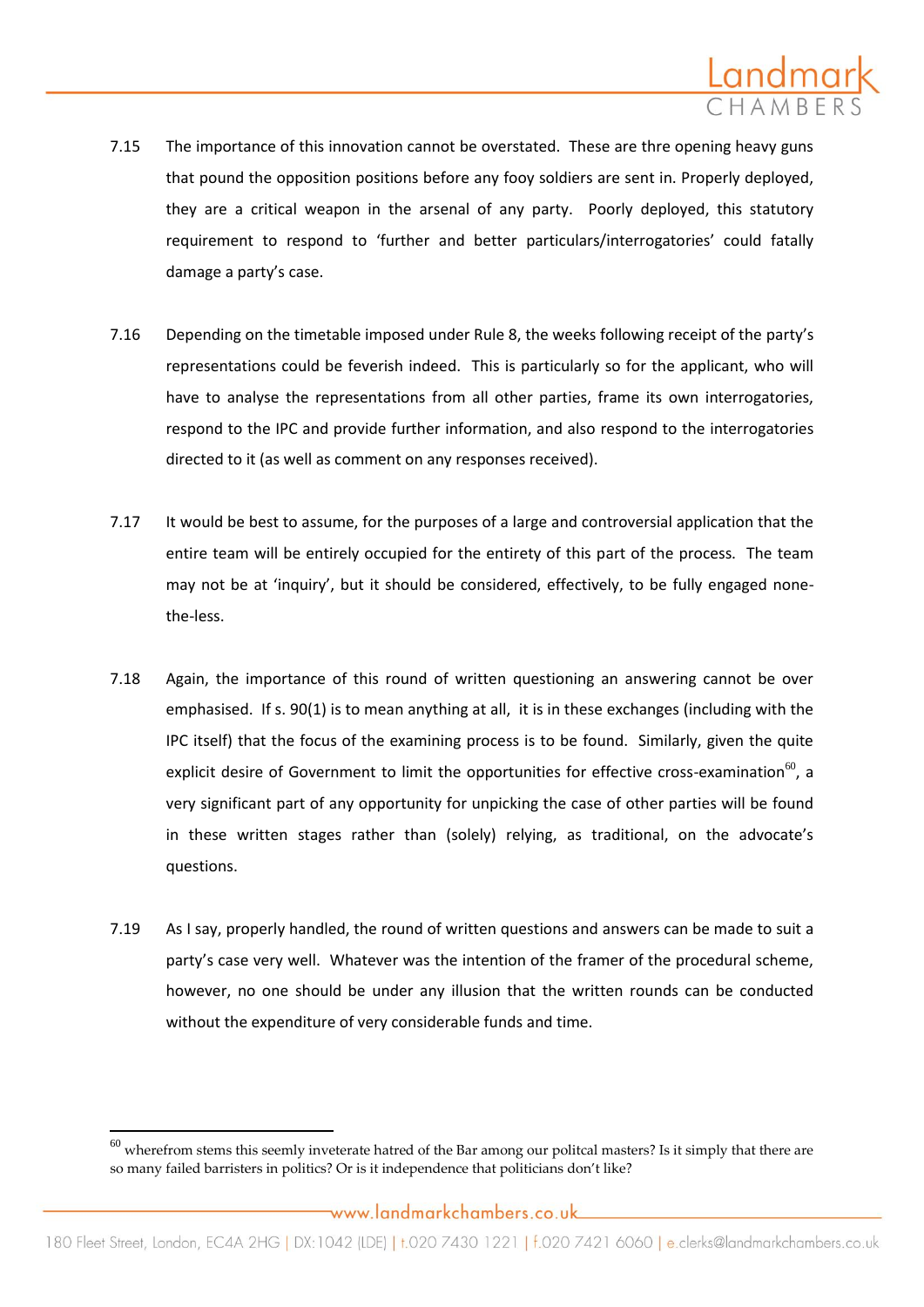

- 7.20 Pan-technicon drivers should be very pleased with the Government for introducing this emphasis on the written word; tree-lovers, on the other hand, should be very concerned. Consultancy firms, Solicitors and the Bar should all sleep reassured. As always, it is the parties who will have to pay - and spare a thought for the poor IPC commissioner who has to read it all!
- 8.1 Hearings are provided for in one of three circumstances:
	- (1) Under s. 91, where, of its own motion, the IPC considers that it is necessary to have oral representations about a particular issue ('issuespecific hearing') in order adequately to examine the issue or enable an interested party to have a fair chance to put its case;
	- (2) Under s. 92, where an affected party (ie one subject to compulsory acquisition) requires one (a compulsory acquisition hearing); and
	- (3) Under s. 93, where an interested party requires one (an opn-floor hearing).
- 8.2 In the cases of ss. 92 and 93, as noted above, the request must be made in accordance with the Rule 8 Timetable, or may be disregarded.
- 8.3 Under Rule13, notice of hearings must be given at least 21 days in advance of them, with local notices, website and newspaper advertisement.
- 8.4 For issue-specific and open-floor hearings, once triggered, *all* interested parties are entitled to make oral representations $^{61}$ . Although this is caveated with 'subject to the Examining authority's powers of control over the conduct of the hearing', it is an open door to the hearing for everyone who has signed up as an interested party. In addition, there remains, of course, the discretion to permit oral representations persons not entitled (ie not interested persons) to make them $^{62}$ .

 $61$  S. 91(3) and 93(3)

 $62$  Rule 14(10)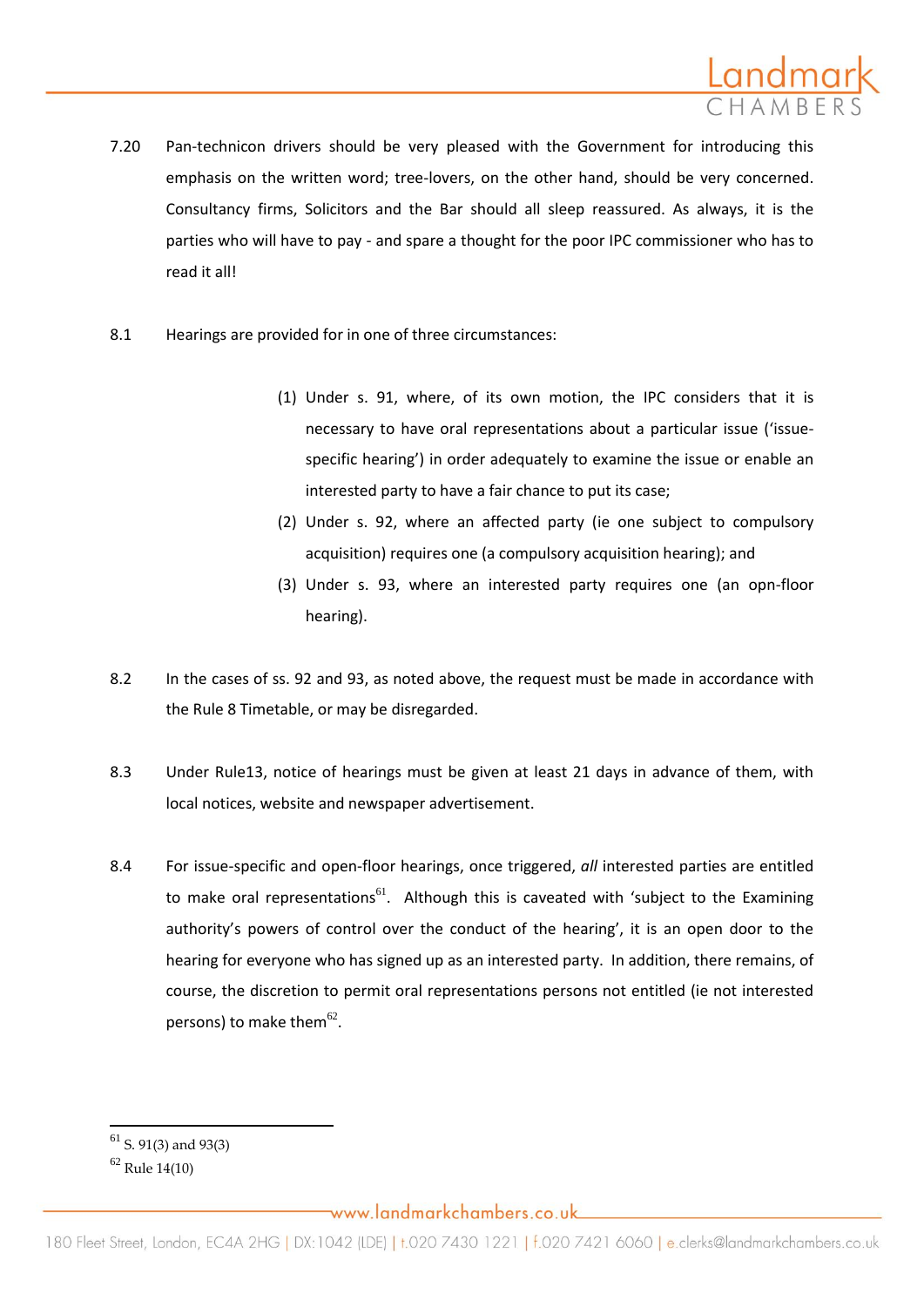

- 8.5 In the case of a compulsory acquisition hearing, it is only the applicant and the affected person who is entitled to appear<sup>63</sup>, although they may be joined with other compulsory acquisition hearings (in which case there will be a number of affected parties attending) $^{64}$ , coupled with the above mentioned discretion to allow those not entitled to make oral representations to do so.
- 8.6 There is a curious, and I believe erroneous comment in the Guidance in respect of *who* exactly might turn up at these hearings. The 'interested person' is the party. They have the entitlement. At para. 110, the Guidance suggests that they must appear 'in person', but with the discretion of the IPC to permit them to be represented by another and states that parties 'do not have an automatic right to call witnesses to corroborate their evidence'<sup>65</sup>.
- 8.7 This appears both to be nonsense as a matter of approach and contrary to the Rules as they remain drafted. Again PEBA gently pointed this out<sup>66</sup> but, again, no alterations were made and the nonsense has been permitted to remain.
- 8.8 Plainly, it will be rare indeed if the interests of the interested person and the IPC are best served by hearing from the interested person him or herself. A body corporate could not, in any event, appear 'in person', and one doubts very much if dragging the CEO, Company Chairman or equivalent of BAA, Peel Holdings or Natural England would assist the process meaningfully. Further, where *evidence* is being heard – which, one imagines, is the real imperative for these hearings – the IPC needs to hear from the author of the written material before it. Recitation by A N Other is of no material value, even if A N Other is the person entitled to appear.
- 8.9 Moreover, the Rules, as I read them, are explicit in permitting both persons entitled to appear and those permitted to appear to appear through the medium of anyone they choose. This can be found in black and white in Rule 14(9).

 $\overline{\phantom{a}}$ 

 $63$  S.92(4)

 $64$  Rule 15(2)

 $65$  see similar point made at Guidance paragraph 41

<sup>66</sup> PEBA Reps *supra*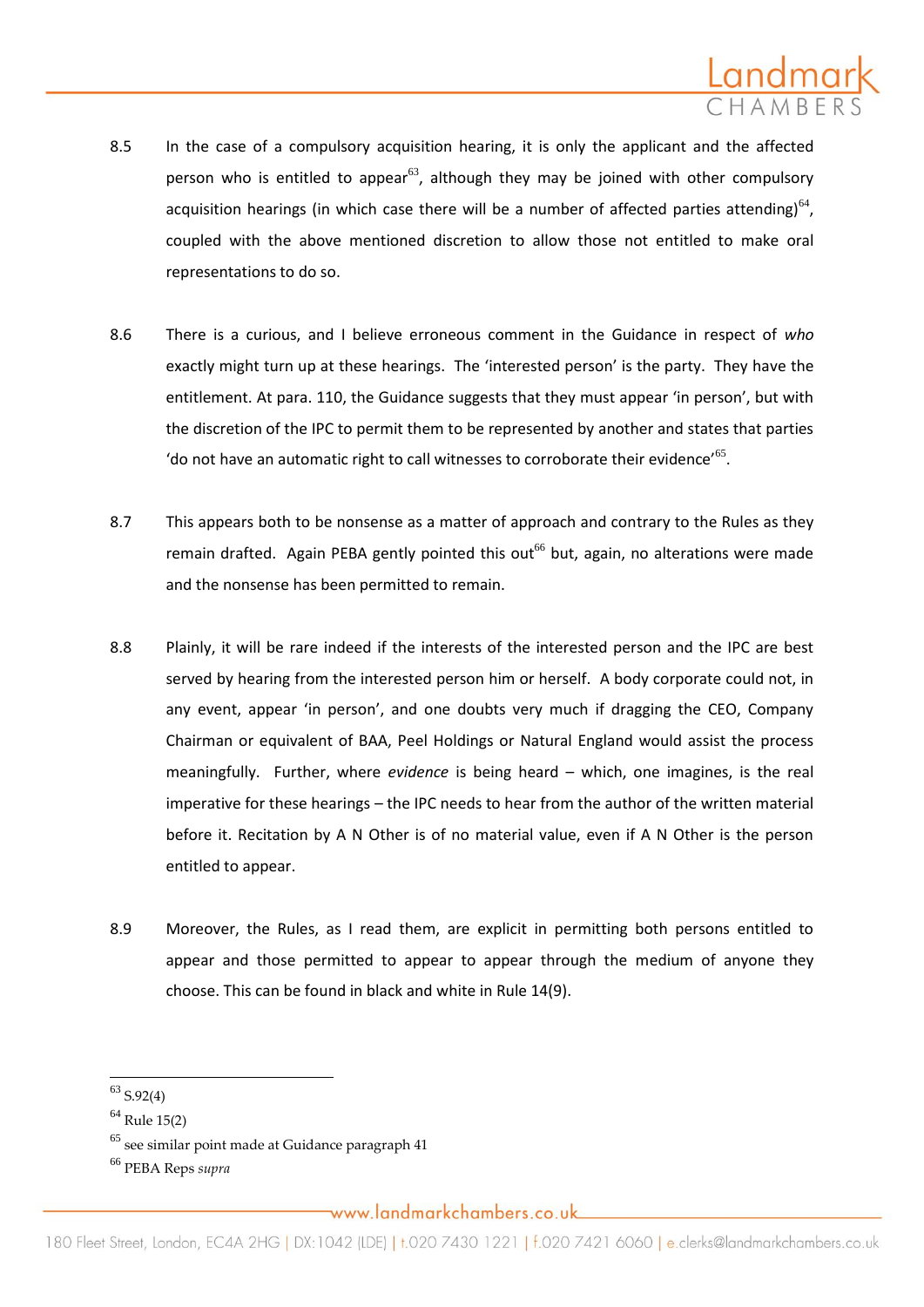

- 8.10 The net effect is that a party entitled or permitted to appear at one of these hearings can do so through an advocate, and present its evidence through the relevant expert. Inevitably, where controversial, questions will need to be asked and, of course, they need to be asked of someone whose answers can be given weight (ie the author of the evidence).
- 8.11 That begs… 'questions from whom?' and the clumsiness of the systems starts, really, to come into the fore.
- 9.1 By section 94(3) the conduct of the hearing is for the IPC.
- 9.2 As with other bold statements, this must also be caveated. The hearing must be in public, for example<sup>67</sup>. Moreover, it is subject to the Rules<sup>68</sup>, and, not least, the provisions of the balance of s. 94.
- 9.3 It is for the IPC to identify the matters to be considered and any matters on which the IPC 'requires further explanation' from persons entitled or permitted to make oral representations<sup>69</sup>.
- 9.4 This is, perhaps, a trifle odd as in two of the three types of hearings, they are convened as a consequence of the exercise of a right by one or more party. For this reason, no doubt, it is provided that the parties themselves are not precluded 'from referring to issues which they consider relevant...but which are not issues identified by [the IPC] ... or [perhaps surprisingly] included in their relevant or written representations' $^{70}$ .
- 9.5 As already covered, each party appearing can expect to be represented by an advocate and appropriate witnesses for the matters under discussion. Contrary to the Guidance (see SLIDE 8), this is actually an entitlement for anyone able to make oral representations (as opposed to merely observing). No doubt sensible programming of the sort with which we are used will prevent these events resembling a football crowd.

 $^{67}$  Although separate provision is made in the IP (National Security and Appointed Representatives) Rules  $^{68}$  s.94(5)(b)

 $^{69}$  Rule 14(2) – (note, by the way, the care with which secondary legislation has been formulated; rule 14(2) refers to 'rule 15(3)'; there is no rule 15(3); what was rule 15(3) in the draft is now at rule 14(10)).  $70$  Rule 14(4)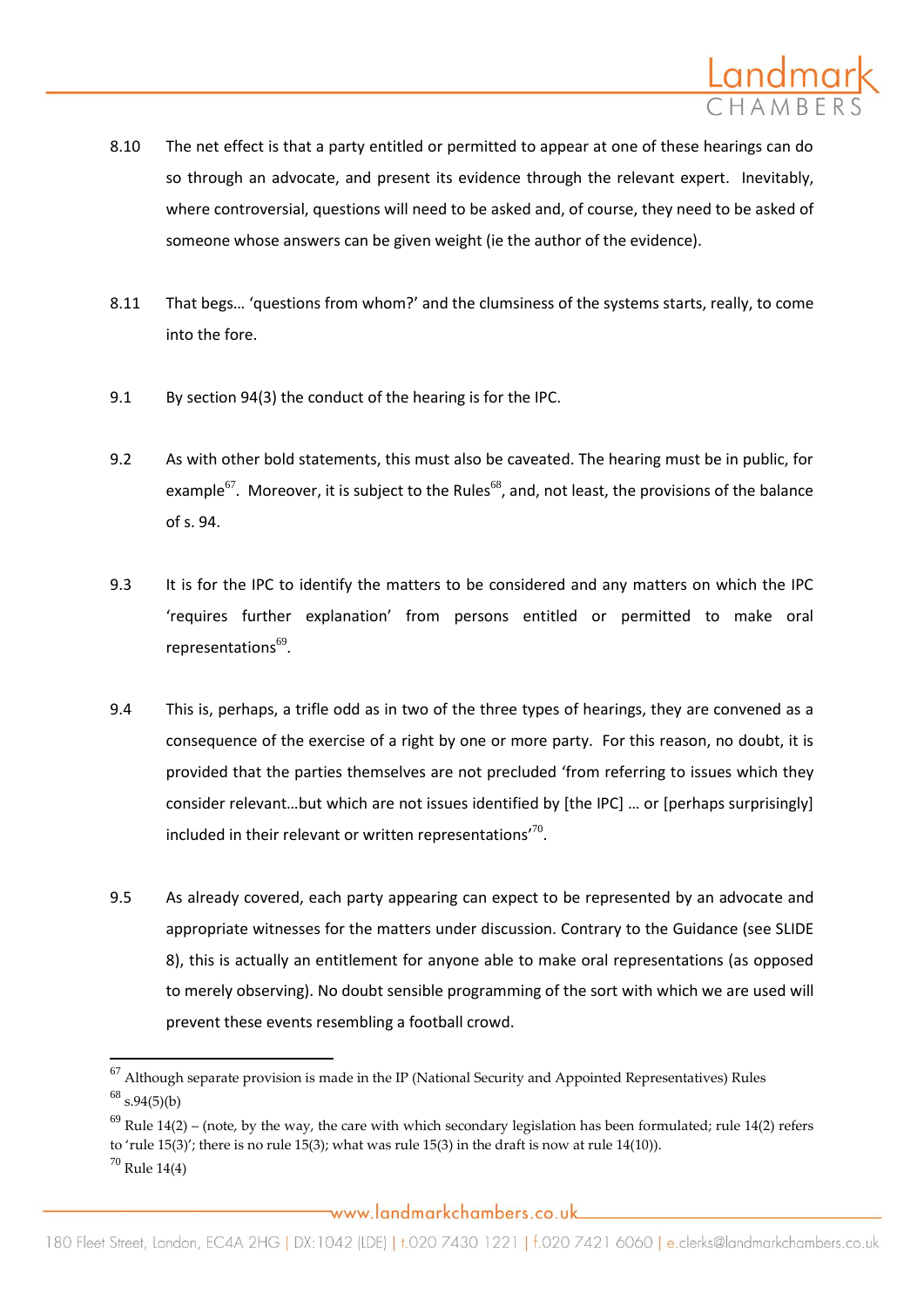

- 9.6 The IPC will be there, of course, in the guise of a single commissioner, or a panel, led by one commissioner, as may be the case.
- 9.7 In addition, there may be one or more assessors, depending on the issues. These are appointed under s. 100 and notified under Rule 11.
- 9.8 The Guidance dedicates (an unusually full) eight paragraphs to the subject of assessors<sup>71</sup>. The concluding warning is that they must be subject to the same rigorous approach to impartiality and the appearance of impartiality as the commissioners themselves. No doubt the established practice of PINS will be adopted in respect of IPC assessors.
- 9.9 Of a more novel nature is the suggestion in the draft Guidance at paragraphs 43 and 111 that the IPC might instruct and call its own expert witnesses. This caused some raised eyebrows to say the least. To quote PEBA's Consultation response:

*"The references to the IPC calling its own expert witnesses … need considerable thought and reflection. Which power enables this? Who instructs these witnesses? On what brief? Who gets to question them? How are they to remain impartially and transparently separate from the decision-maker and process? How are they to be separated from the briefing received by the examining authority on other evidence within the topic… PEBA considers these matters likely to lead to a minefield of legal challenges."*

9.10 It appears that part of the thought behind the idea of the IPC's own witnesses stems from the imperative that the IPC should, as a starting point, be conducting the questioning and the recognition that in order to do that, the commissioner or IPC Counsel (as to which see below) would need their own expert instruction in order to frame the line of questioning. It may also be that the idea grew from a misunderstanding of the meaning of the discretion in Rule 14(10) to permit persons to address the hearings other than those entitled to make oral representations (certainly the passages at paragraph 43 and 111 are linked to the erroneous passages at 42 and 110).

 $\overline{\phantom{a}}$  $^{71}$  69-76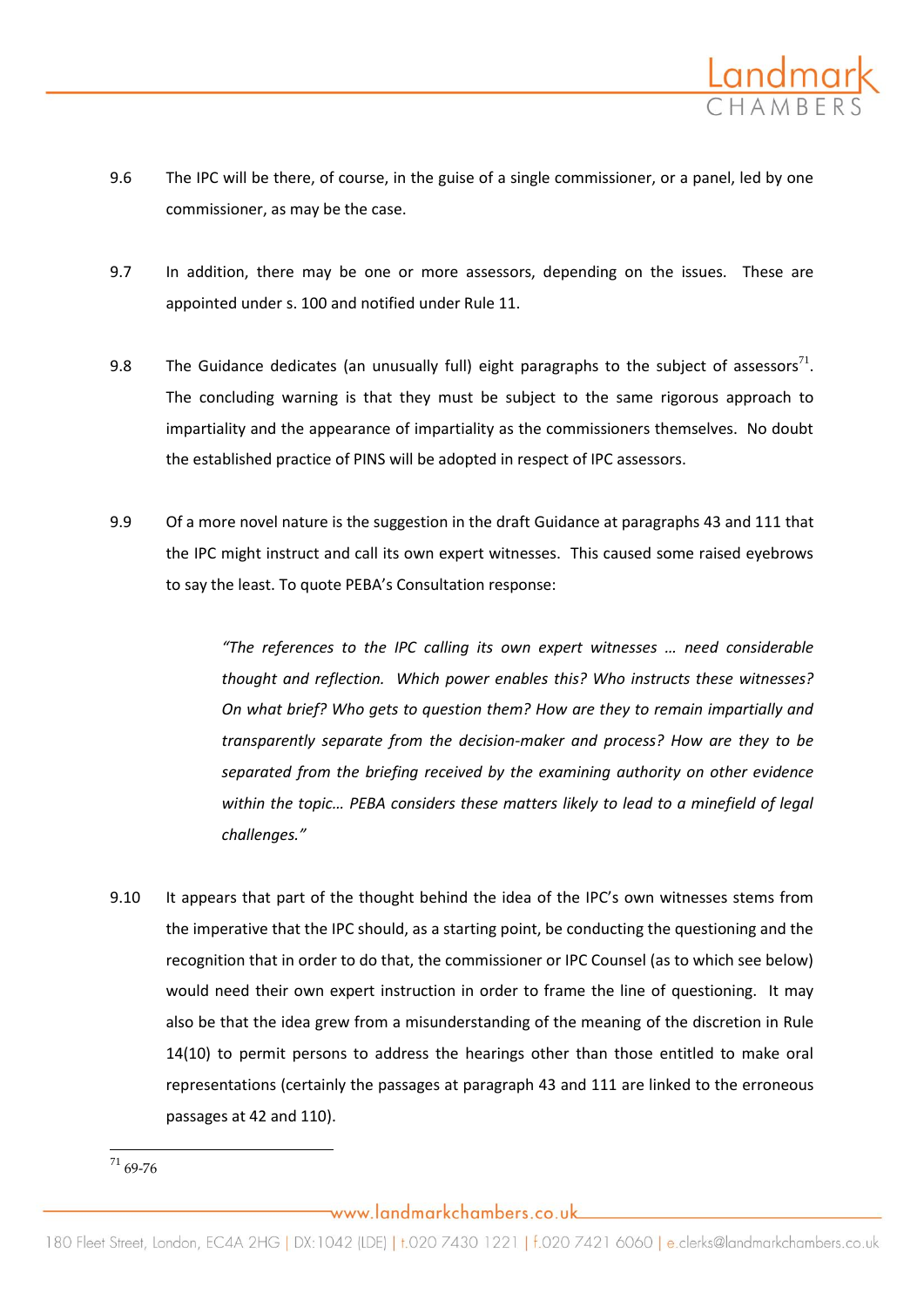

- 9.11 The PEBA meeting with Douglas Evans<sup>72</sup> strongly indicated that (just as 42 and 110 of the Guidance is wrong so) paragraphs 43 and 111 were to be subject to very considerable review, internally. However<sup>73</sup>, these paragraphs were not, in the event, removed at all.
- 9.12 The idea of the IPC having its own witnesses is indeed a minefield for all the reasons set out in the PEBA response. It will also be very expensive – quite beyond the fees currently identified. It would also a singular waste of resources given that the applicant and the objector(s) who were at loggerheads on the issue would already have instructed their own experts. In most cases, the commissioner or panel would be expected to adjudicate between the two rival positions. Where the matter really is too technical, the role of the assessor comes into play.
- 9.13 The other person for who the scheme makes provision to attend an IPC hearing is the IPC advocate.
- 9.14 This is a Barrister, Solicitor, or 'advocate' appointed under s. 101 by the chair of the IPC at the request of the examining authority to 'provide legal advice and assistance' including 'carrying out on behalf of the Examining authority any oral questioning of a person making representations at a hearing'. Their appointment must be notified to interested parties under Rule 12.
- 9.15 The provision for the IPC to instruct its own Counsel appears to have come in both as a consequence of concerns about the provision to which we are about to turn, and the provision itself. It was felt by Government that one way to take the sting out of the observations that parties would want to cross examine, and to practically ensure the IPC could do the job designed to be given to it was to provide for the IPC to have its own professional advocate.
- 9.16 That brings us neatly to the elephant in the room: section 94(7) and

<sup>72</sup> October 2009

 $^{73}$  and following a pattern just observed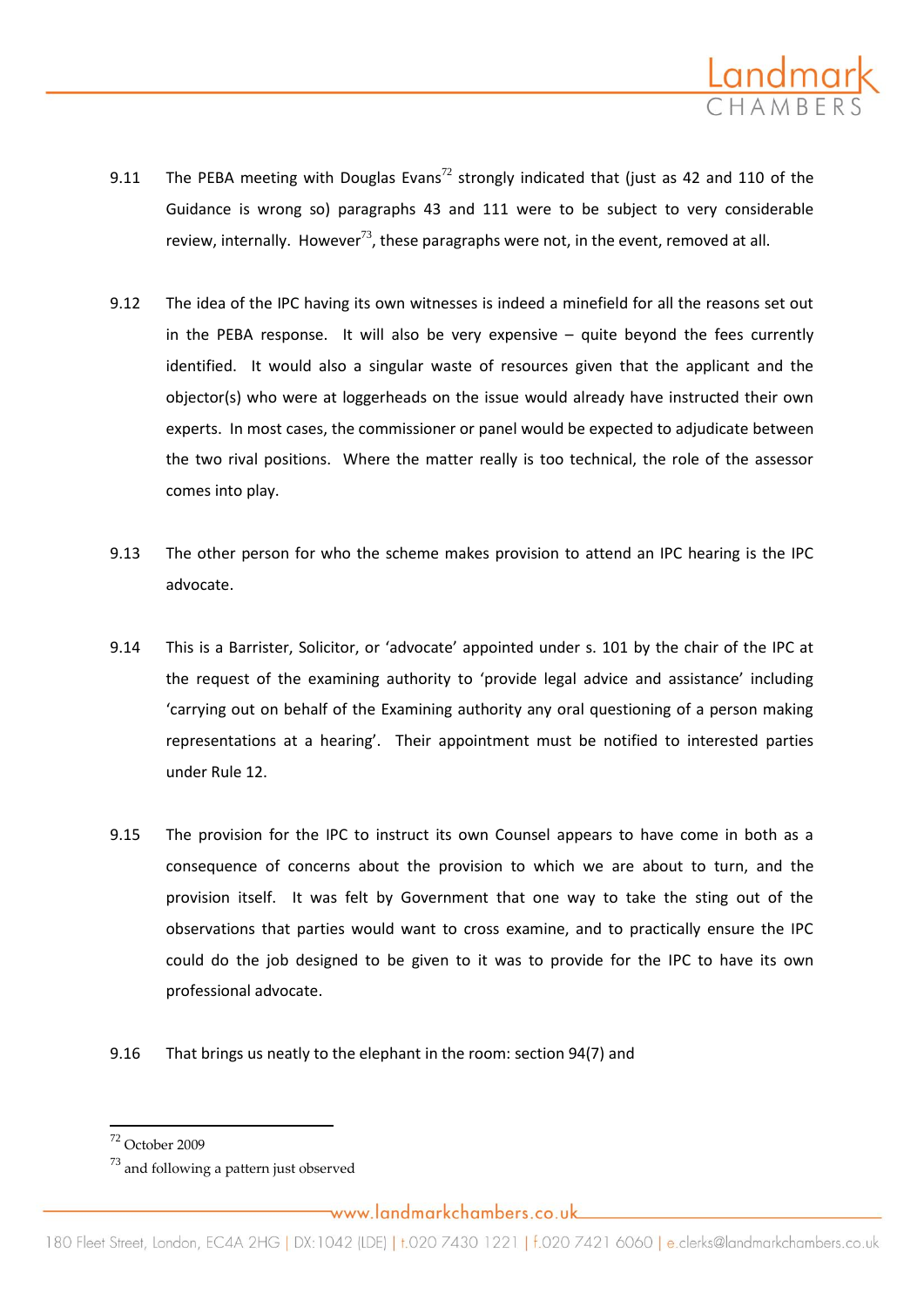

*'the principle that any oral questioning of a person making representations at a hearing should be undertaken by the Examining authority'.*

- 10.1 I promised not to indulge in debating the wisdom of the IPC or any of its powers. Her Majesty has been pleased to give her Assent to the Planning Act 2008, and we must live with it. But, oh, what a foolish exercise is s. 94(7)!
- 10.2 I had thought (or hoped) that we were now witnessing a moving away from the high watermark of the Bill, where it was proposed that cross-examination by parties should be 'in exceptionally circumstances'. Now I am not so sure.
- 10.3 PEBA was not alone in finding the draft Bill an extraordinary position, but it did go and see Baroness Andrews on the matter - to be faced with the noble minister and three senior civil servants. At that stage, Baroness Andrews appeared, quite genuinely, not to understand the point of cross-examination – by anyone.
- 10.4 It hardly needs to be rehearsed in this forum, but the ability to test evidence by questioning the giver of that evidence orally and in public is of signal importance both to parties putting their case, and being seen to have/feeling that they have put their case. It should (always) be of advantage to the decision-maker, wherever matters of fact or expert judgement are in issue, to have those matters exposed to cross-examination.
- 10.5 The beneficial effects can be described (shortly) as threefold:
	- on the right occasion, the evidence as eventually arrived at will materially differ through the questioning from that originally given in writing;
	- more often, perhaps, it facilitates the choice for the decision-maker between two rival contentions, by showing one to be more reliably based than the other; and
	- thirdly, in every case, the mere fact of its existence prevents the adoption of a position that it is known could not be defended under questioning.
- 10.6 This last effect is, if anything, the most potent benefit. It does not depend on the efficacy of any particular cross-examination. It is a means of 'quality control' imposed by the author of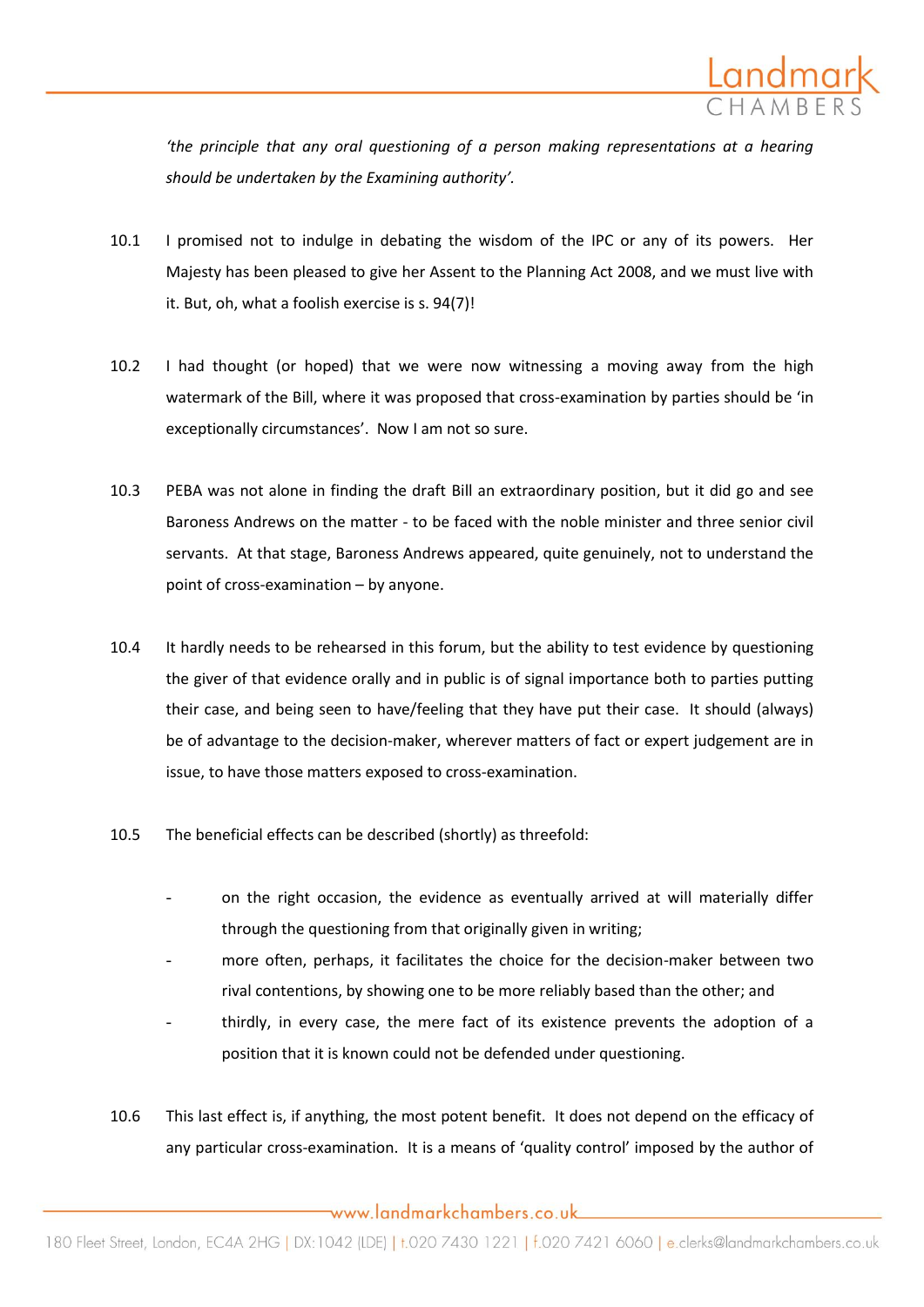

the evidence himself, that ensures that documents presented to the IPC purporting to be evidence are not, in fact, promotional submissions of no (or dubious) evidential weight.

- 10.7 Questioning was always to be allowed, but by the IPC not the parties. The Bill therefore provided that (in exceptional circumstances) questions could be put where it was necessary in order to ensure adequate testing of any representations, or that a party has a fair chance to put its case, but always subject to the 'principle' that questioning should be done by the IPC.
- 10.8 Under pressure<sup>74</sup>, the Government dropped the 'exceptional circumstances' clause, but the principle and the exceptions are as now enacted in s. 94(7).
- 10.9 It may be that doleful experience of the LDF process, and the generally poor standard of testing by inspectors in the 'roundtable' sessions, led first to a reassurance of the very high calibre of commissioners and their training, followed by a recognition that, even then, the commissioner might need some assistance if the task were indeed to fall to him. Hence s. 101, mentioned above, and the appointment of an IPC advocate to, in the words of the Guidance 'ensure that the evidence is tested in the most effective and revealing way<sup>75</sup>.
- 10.10 This, though, is when the whole thing begins to unravel. An advocate, after all is like a sniper<sup>76</sup> without bullets, unless properly instructed. He (or the commissioner attempting to do the job is no one is appointed under s. 101) has to have his own experts to tell him what points to explore, how and to where. Critically, he needs to know where to go in a line of questioning after the initial – still plausible – response to the opening question.
- 10.11 Further, the IPC, through the commissioner or its Counsel asking questions, must remain and appear to remain impartial. It must ask questions of all sides. It must therefore be prepared to ask questions on every topic in issue. The cost of the expert instruction would be in the order of that of a promoter of a scheme.

 $\overline{\phantom{a}}$ 

 $^{74}$  from rather weightier bodies than PEBA, we imagine

 $75$  Guidance, paragraph 78

 $^{76}$  or occasionally artillery man with howitzer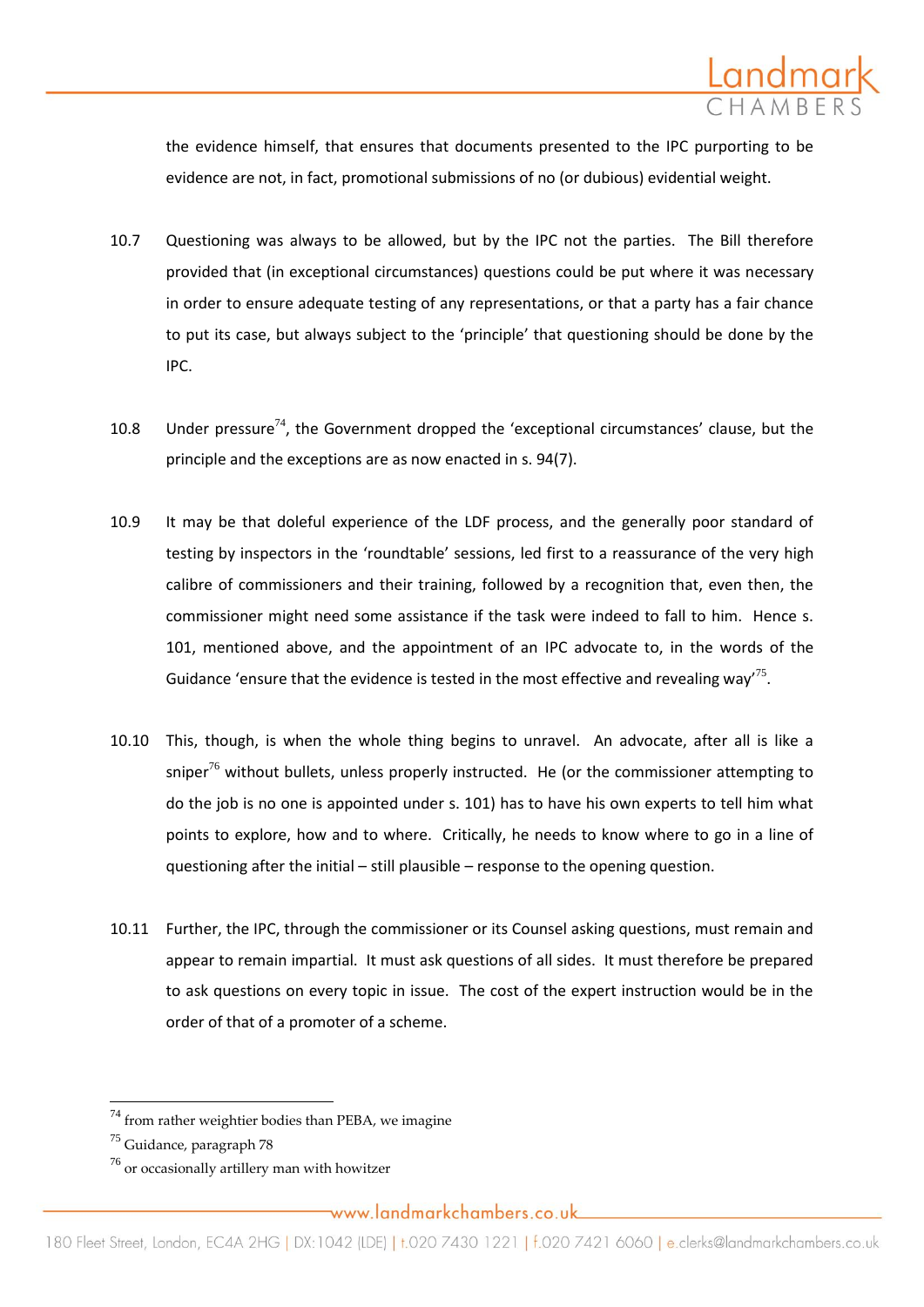

- 10.12 Quite apart from the wisdom of having yet another team instructed, it is quite apparent from the partial regulatory impact assessment accompanying the draft regs and the fees suggested then and now that this aspect had by no means been thought through. The Rules provide for (effectively) the same as the Act, in Rule 14(5), and so we look to the Guidance.
- 10.13 But what has happened? This is the case of 'The Mystery of The Missing Paragraph.'
- 10.14 In the draft Guidance, at least, common sense and experience seemed to have won out over Government dogma. Paragraph 100 recorded that the Act provides that the IPC (or 'legal assistance') to 'probe, test and assess the evidence through direct questioning', but after rehearsing the Act and Rules at 102 and 103, it recognised at 104:

*"For the questioning of witnesses to be properly carried out requires considerable preparation. … If the examining authority is not properly prepared … or it does not consider that it has sufficient understanding of the issue to be tested, then it may consider that questioning by another party of a person making the oral representation is necessary, since that other party may have greater knowledge and by better placed to probe it."* [emphasis added]

- 10.15 A lesson for future consultation responses: beware what you praise! As if it is not galling enough to have ones criticisms ignored, imagine the chagrin of stating a welcome to some provision only to have that welcome taken ill – and the provision deftly removed!
- 10.16 The PEBA Consultation Response, in reference to the then Guidance, including para. 104 chirped:

*'PEBA welcomes this Guidance as striking the right balance and recognising the practicalities of properly examining the cases for and against these important schemes.'*

and

*'PEBA is pleased to note…the express recognition within the guidance that there will be times when it is most efficacious for a party to the hearing to undertake the questioning on a particular matter'*.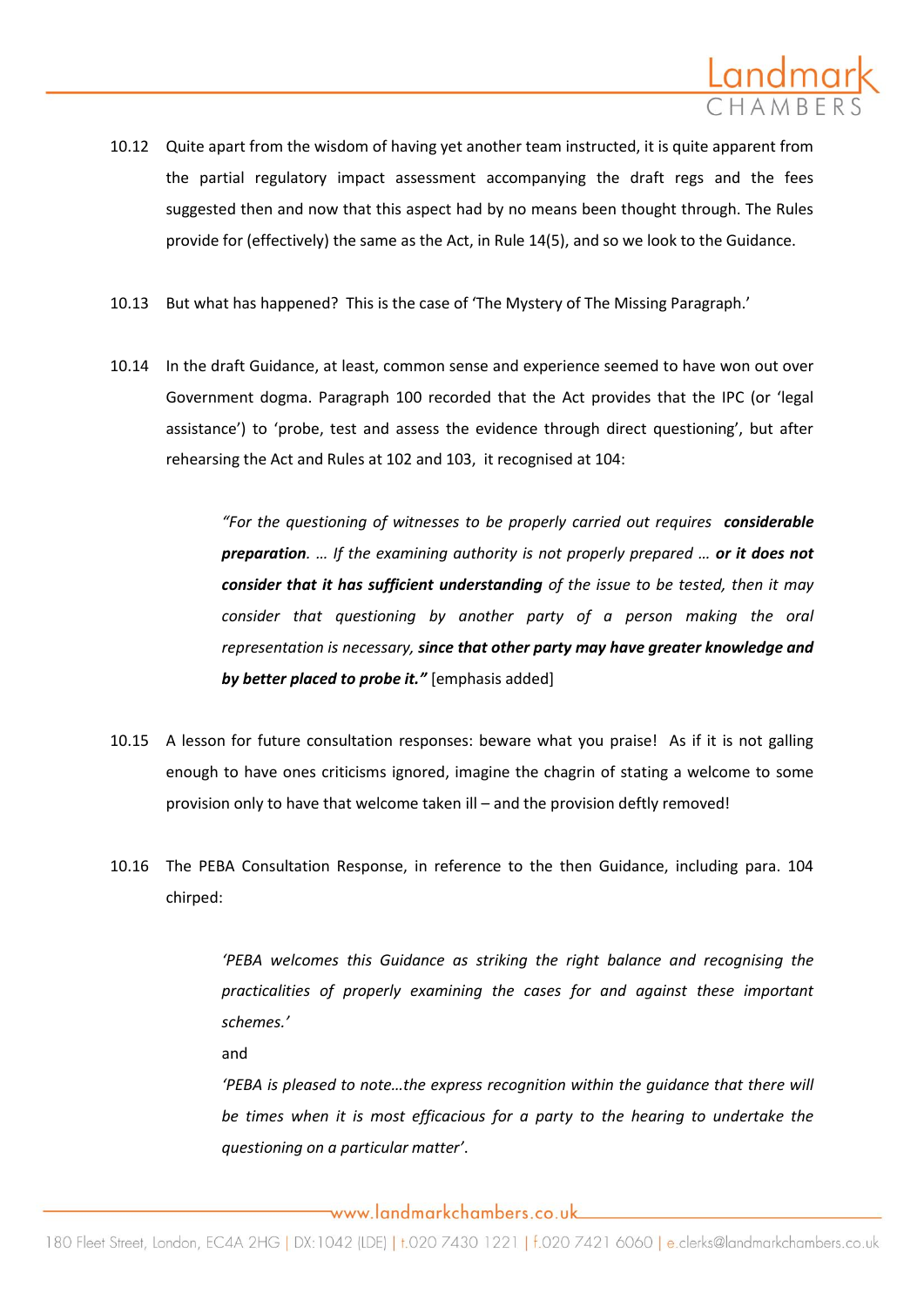

- 10.17 Would that PEBA had held its tongue! What happened ? Not a warm glow of mutual satisfaction – CLG simply deleted draft para. 104.
- 10.18 Now, naturally, it cannot be that draft para. 104 was removed because PEBA welcomed it. I would love, however, to read the consultation replies that urged that para. 104 be deleted<sup>77</sup>. Has someone suggested that questioning of witnesses does not require considerable preparation? Has someone suggested that the IPC will always 'have greater knowledge' on every subject, and that no one will be 'better placed to probe' the evidence? Has someone reassured Mr. Evans that the IPC and/or its Counsel will have the funds to instruct a full panoply of experts to assist the formulation of questions ? It will be interesting to find out.
- 10.19 It will also be interesting to see how this works out in practice. After all, in almost every case, the party raising the point will 'have greater knowledge and be better placed to probe it' than the commissioner or (even) his Counsel. It seems, though, that that may not be enough.
- 10.20 In truth, the 'principle' in s. 94(7) and Rule 14(5) is caught on Morton's Fork: if the IPC/IPC Counsel is to be able to undertake the questioning, the cost implications are orders of magnitude above those so far budgeted; but if the IPC/IPC Counsel is bereft of the necessary expert instruction, he might as well recognise with good grace that the probing of the evidence is better done at someone else's expense<sup>78</sup>.
- 10.21 The IPC is anxious always to promote was that the it will be a pragmatic body, not a dogmatic body and it will conduct itself and its hearings in the most appropriate manner. Depending on who you speak to, this includes proper recognition of the need and desirability of parties being able to question each other. But the tale of the missing paragraph is worrying, particularly if it is the result of CLG rewriting the guidance of its own motion.
- 10.22 I have put the 'Courts' on the Slide just to keep them in the picture. For my own part I am not too convinced about the willingness of Admin Court judges to preserve our hereditary

 $77$  I have asked, but have not yet received any.

 $78$  it the parties to the contention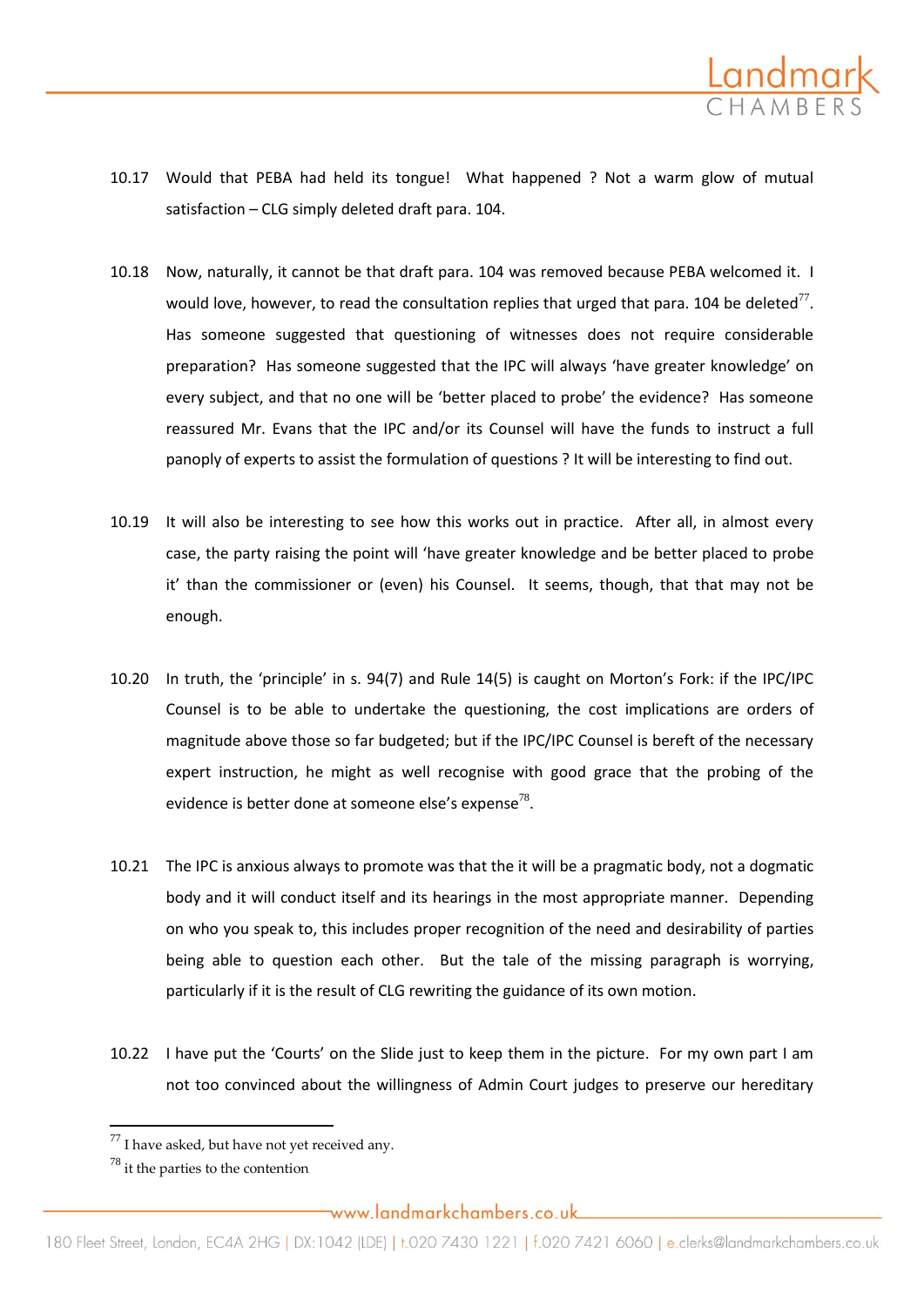

freedoms, including the ability to cross-examine one's opponents, but I don't like to let CLG know that.

- 11.1 By s. 98 the IPC is under a duty to complete the examination by the end of 6 months from the start day.
- 11.2 If it is to report to the Secretary of State it is to do so within another 3 months.
- 11.3 The chair of the IPC can, of course, extend these deadlines<sup>79</sup>.
- 11.4 By section 107, the decision itself must be made within 3 months of:
	- for IPC decisions, the deadline for the end of the examination:
	- for the Secretary if State, the receipt of the report (or end of examination if he himself conducted it under 'call-in')
- 11.5 Chapter 5 of the Act provides for the making of decisions.
- 11.6 As already recorded, where the examination was under taken by a panel, it is the decision maker if there is an NPS, and it reports to the Secretary of State if there is not; if the examination was undertaken by a single commissioner he reports to a Council of the IPC if there is an NPS, or to the Secretary of State if there is not.
- 11.7 By section 108, the Secretary of State may suspend an application when an NPS is being reviewed.
- 11.8 There are then extensive powers of intervention (call-in) in Chapter 7, where:
	- under s. 109, it is considered that there have been significant changes in circumstances since the publication of the NPS either in whole or in part;
	- under s. 110, there are matters of National Security in play;
	- under s. 111, where circumstances 'specified by Order' apply.

 $\overline{\phantom{a}}$ 

 $^{79}$  s.98(4); more than once, and after the deadline has passed ! – s. 98(5)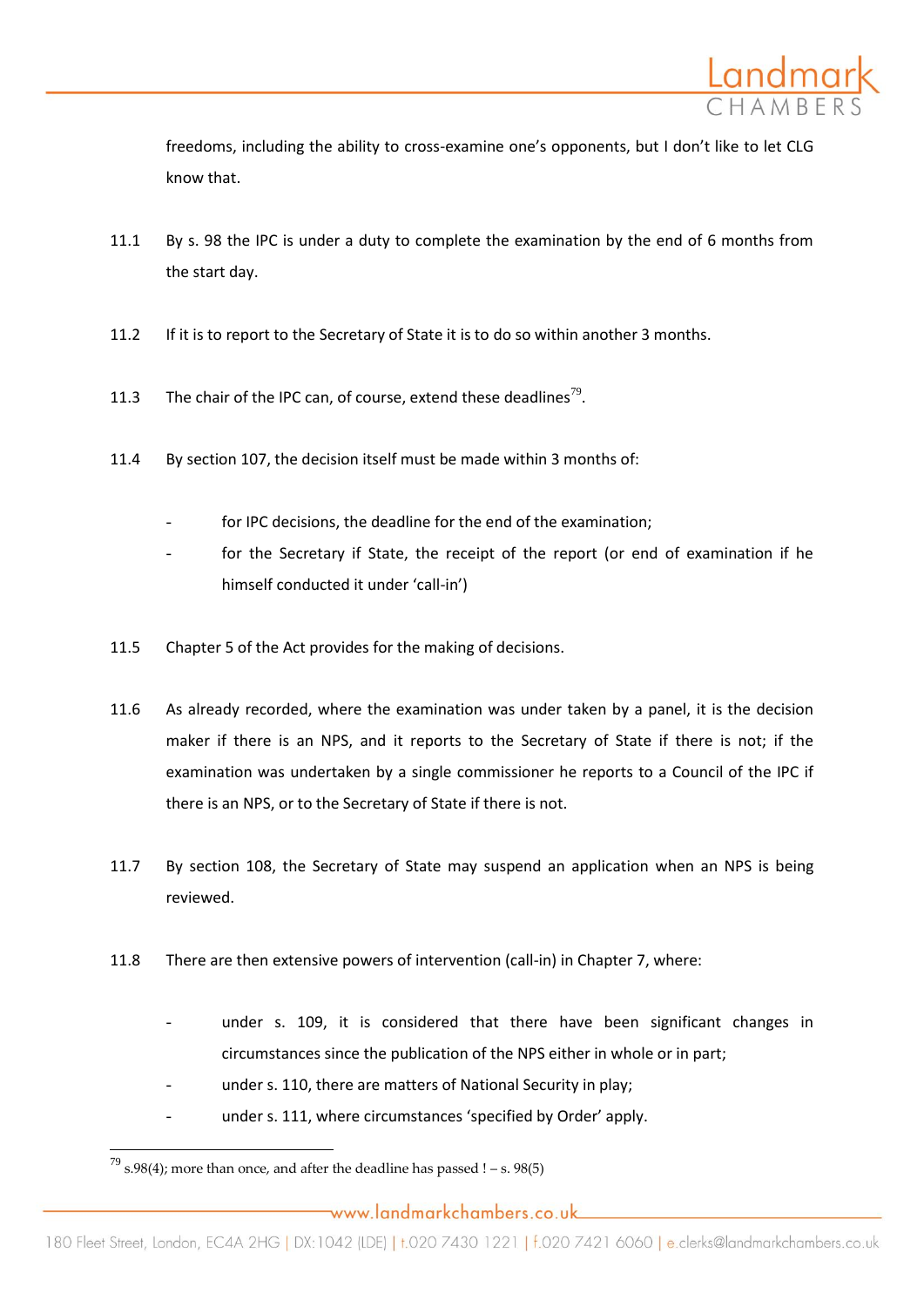

- 11.9 It is perhaps under s. 111 that the Tories might most easily gather the decision-making back to Ministers.
- 11.10 Chapter 8 provides for the grant itself, including reasons at s. 116, and formalities at s. 117.
- 11.11 Chapter 10 (ie Sch 4) provides for the correction of 'correctable errors', which is one which does not go to the reasons. This is done if a request is made to the IPC or Secretary of State (depending on who is the decision-maker), within 6 weeks of the publication of the order.
- 11.12 Legal challenge is limited by s. 118 to applications for Judicial Review made within 6 weeks of the date of the decision.
- 11.13 This extends to procedural challenges (by s. 118(7)) except where it is a challenge to a decision not to accept the application at all $^{80}$  - meaning that the whole process must be gone through to the end no matter when or how heinous the procedural error was.
- 11.14 The wisdom of this is beyond this Paper; I merely record that is removes the anxiety afforded by the *Berkeley* case of when to mount ones' procedural challenge.
- 11.15 For those challenges, however, ripe opportunity exists. Among the most obvious are:
	- 1. procedural niceties such as notices;
	- 2. exclusion of representations re NPSs;
	- 3. consideration of 'compelling case';
	- 4. unrealistic or unfair timetables and inflexibility in applying them;
	- 5. attempts to exclude evidence or witnesses;
	- 6. the conduct of the examination itself (including 'the friendly inspector' and 'the hostile inspector'; now to be joined by 'the feckless inspector' and the 'ineffective appointed Counsel');

 $\overline{\phantom{a}}$  $80$  s. 118(3)